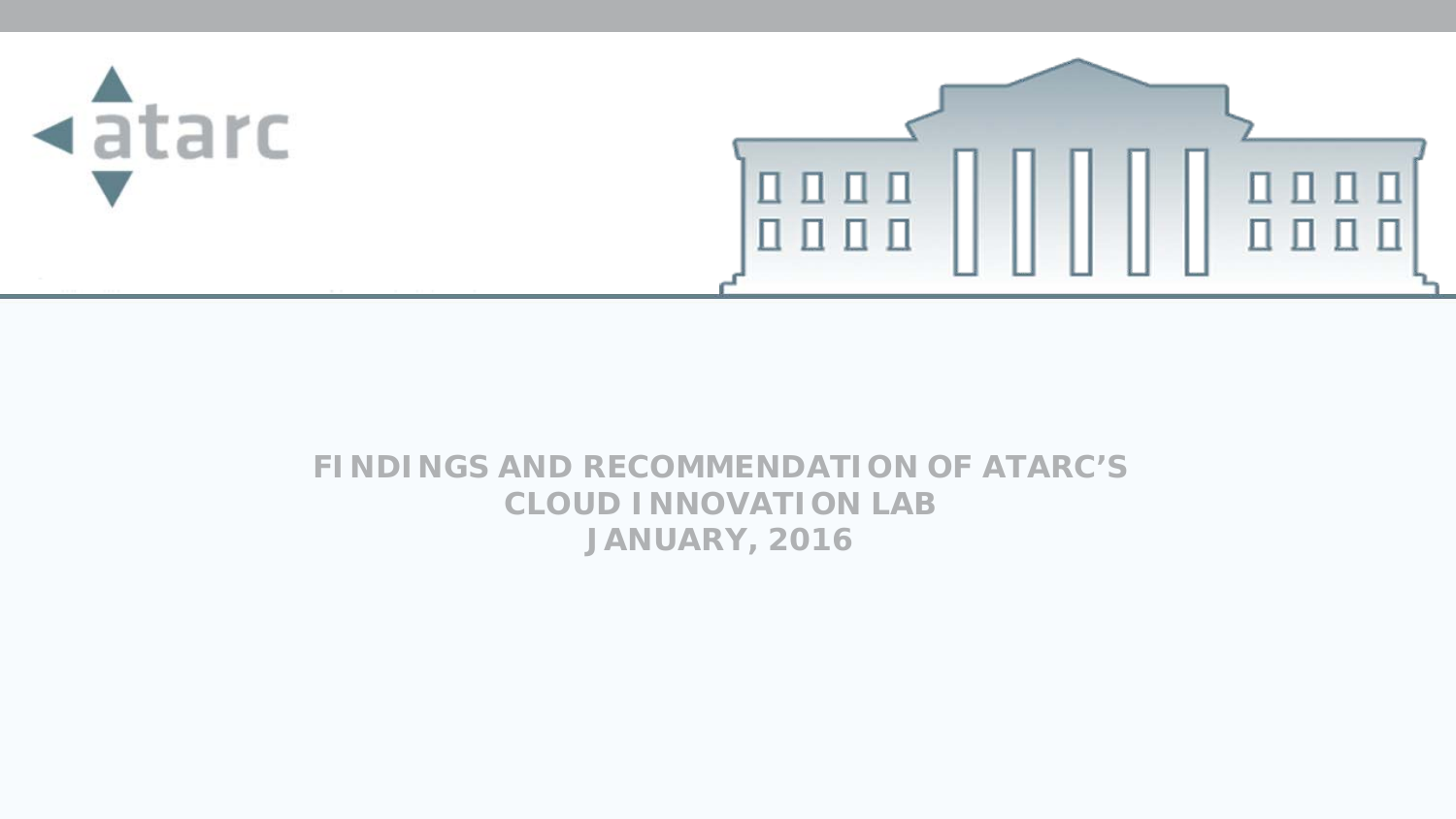# ATARC Cloud Innovation Lab

### Table of Contents

- Roadmap
- Gaps and Emerging Challenges
- People and Cloud
- FedRAMP

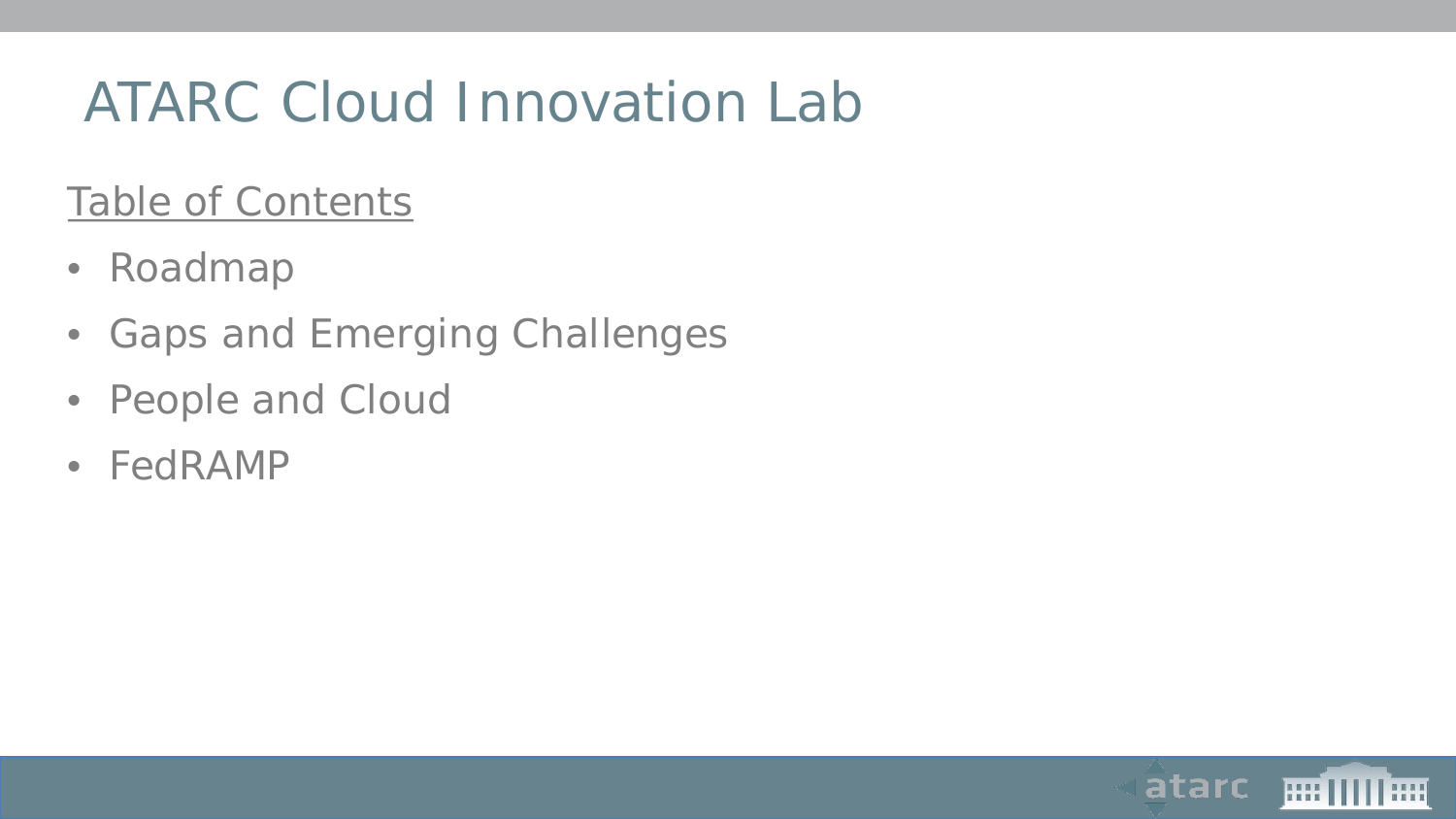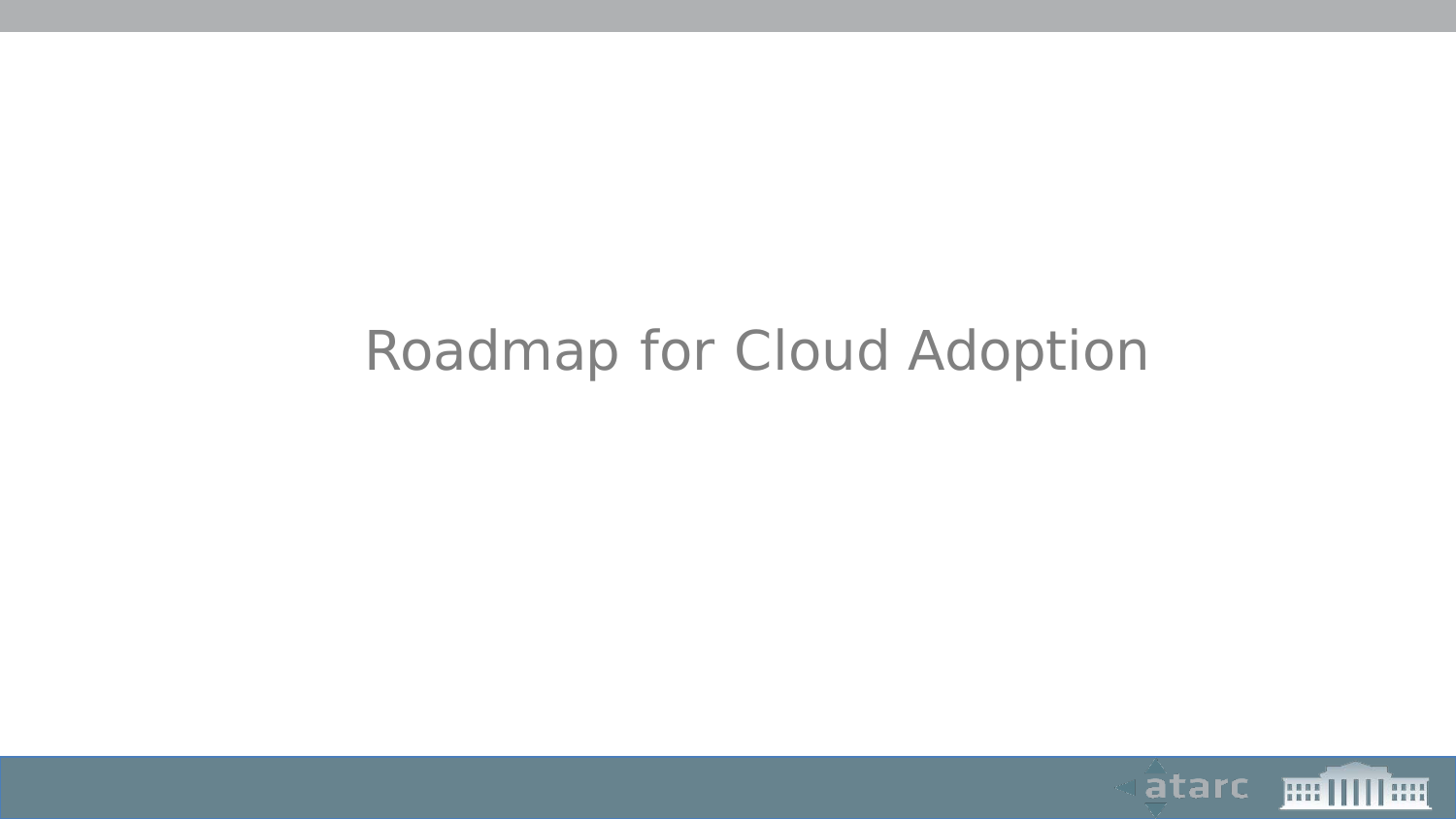### NIST Cloud Reference Model



**HH IIII HH** 

atarc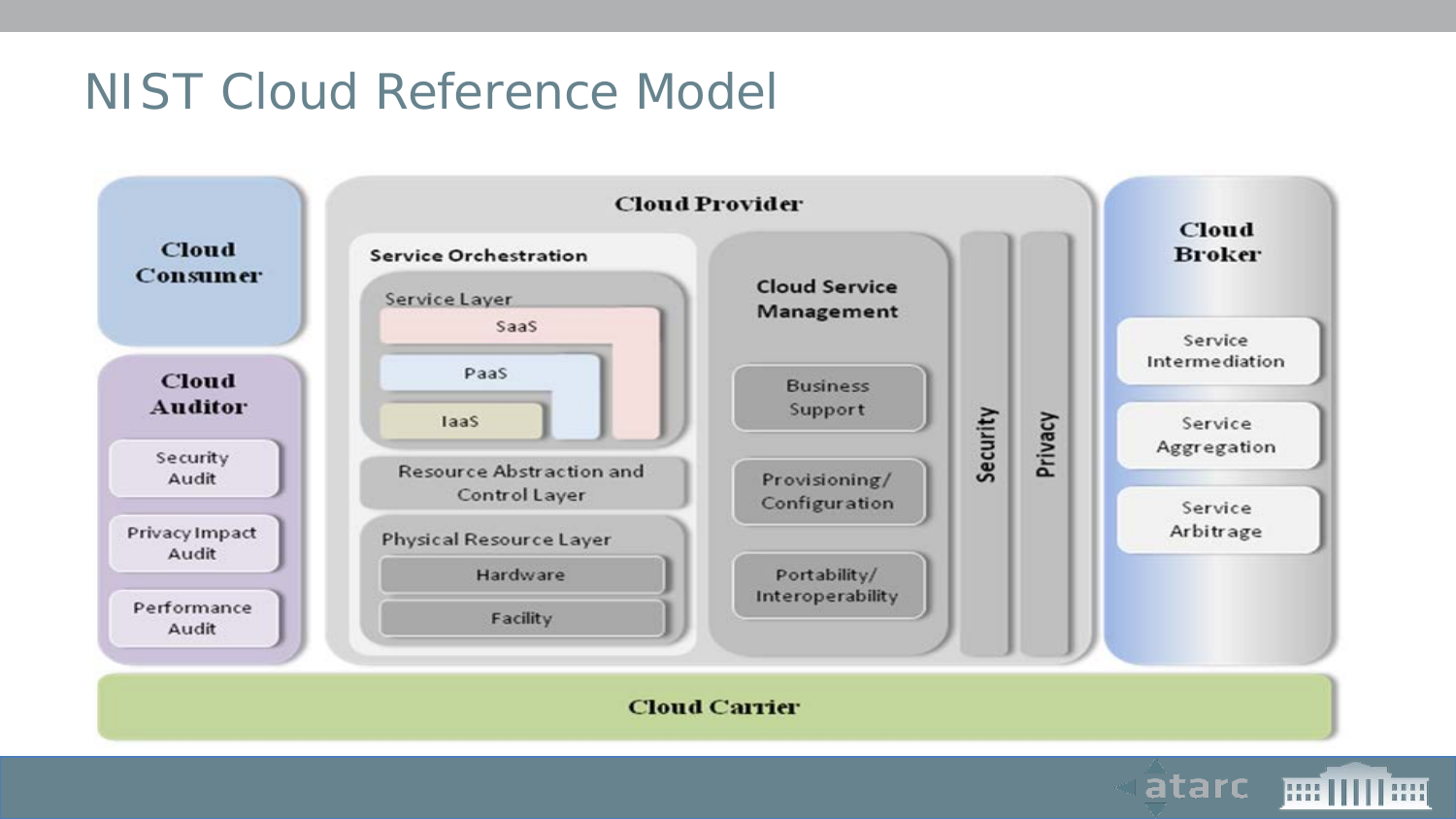- Decision makers contemplating cloud computing adoption face a number of challenges relating to policy, technology, guidance, security, and standards.
- To achieve success in moving to the crowd leaders must address these challenges head on, while recognizing and avoiding the pitfalls that cause good ideas to fail.



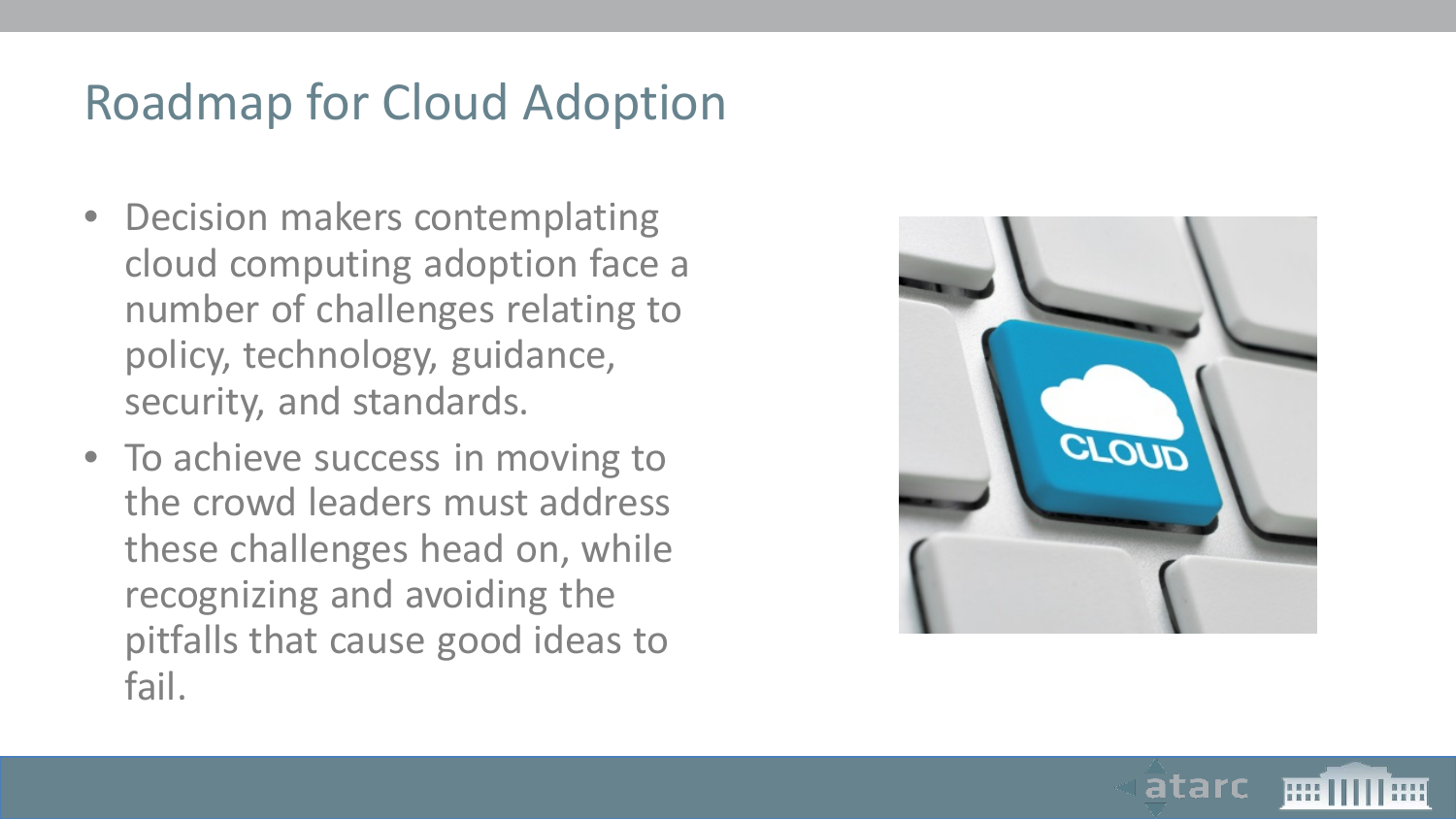- Challenges
	- Moving from a CapEx to OpEx operating model
	- Cultural / Change management
	- Policies, regulations, and perceptions around security and ownership
		- FedRAMP compliance
	- Integration of cloud services in to existing infrastructure (ICAM, AD, Service Management, Change Management, SOC, etc).
		- Need both resources and innovation solutions.
	- Potential for cloud vendor lock-in



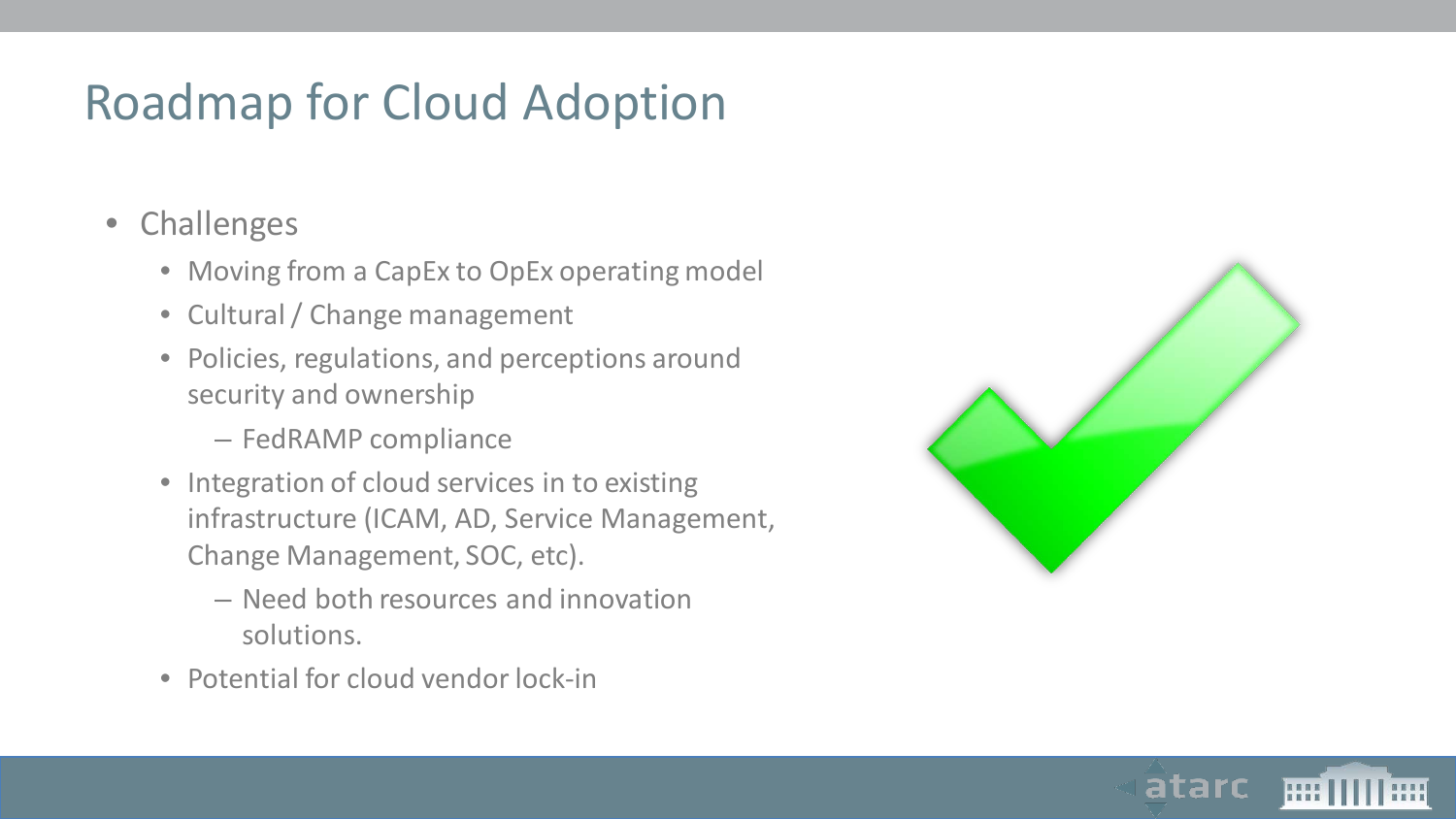- Migration Challenges
	- Anticipating cost: Reasonable cost estimates may be a challenge. Historical data indicates you cost may be higher than your most conservative estimate.
	- Documentation: No initial cloud package is 100% complete. You will have documentation challenges
	- Unanticipated discoveries: You will find configurations and processes that you have no idea what they do
	- Legacy software: You will find non-supported software that cannot be updated. You may have to change the technology.
		- Example Solaris is not supported in the cloud.
	- Common services: Your agency common services (ICAM, FW rule sets) may not support your applications out of the box.

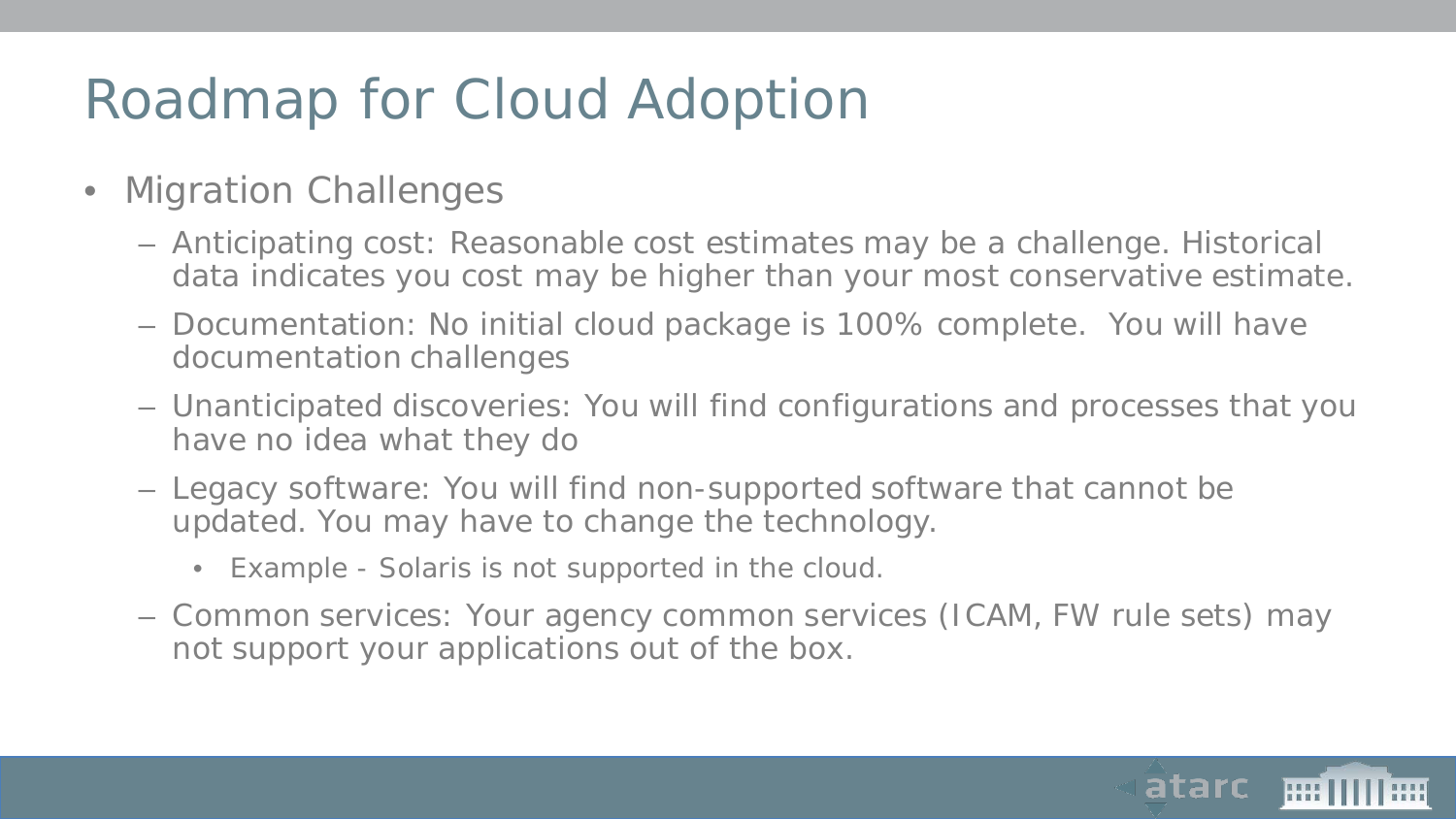

- **Opportunities** 
	- Develop and deploy new processes, systems and offerings to make them more competitive
	- Reduce operational costs licensing, overhead and capital investments
	- Rationalize applications
	- Improve mission delivery through more effective and agile IT

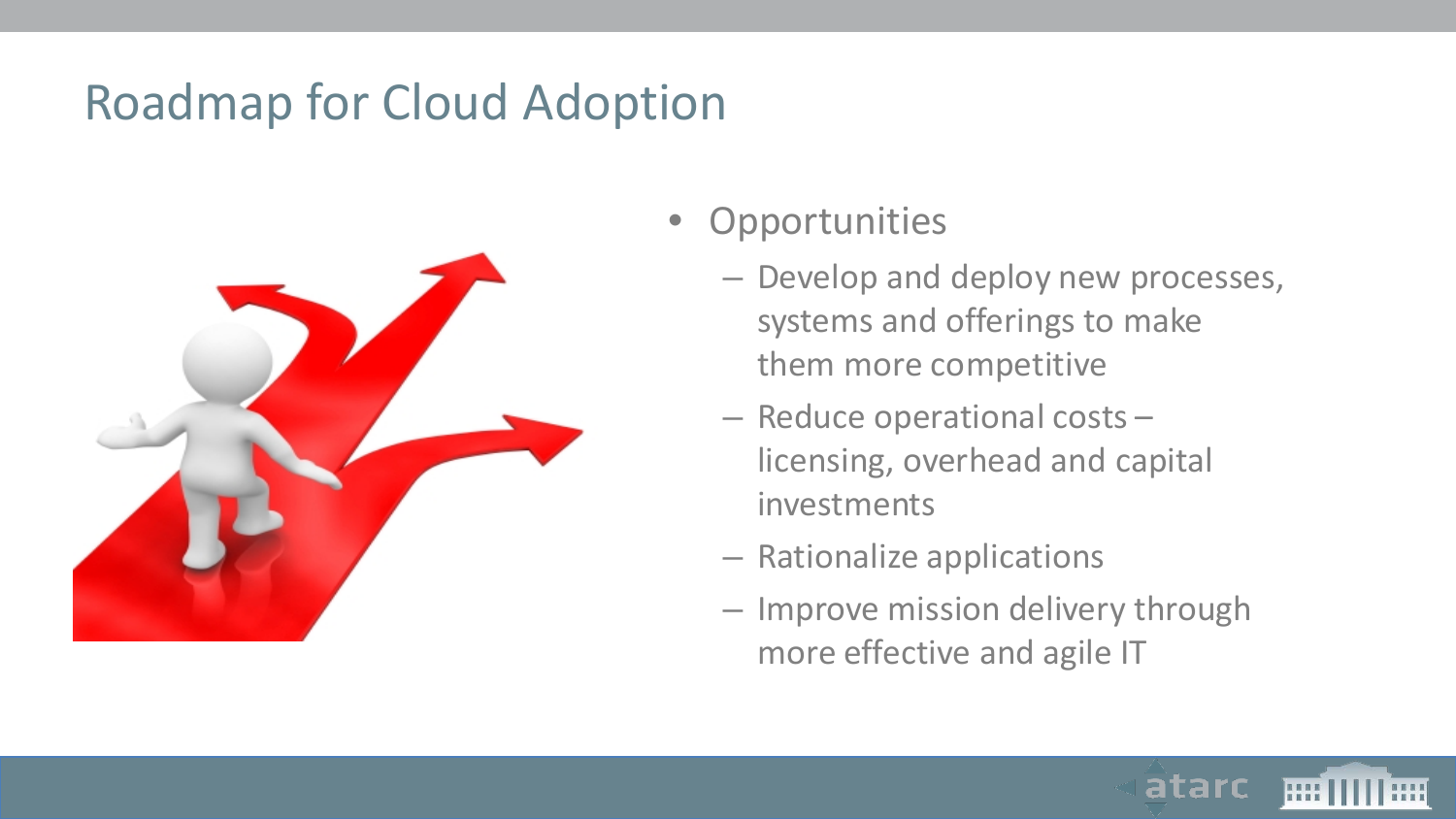- Recommendations
	- Agencies should take a phased approach to cloud migration
		- Each organization has its own threshold for risk and this determines your migration approach
		- Understand what gaps in requirements you are willing to accept
		- Not waterfall, but with all requirements up front, start with low hanging fruit and learn from it, while continually looking for ways to automate
	- Your cloud migration must be multi-dimensional, recognizing that many factors will impact the success or failure of your project

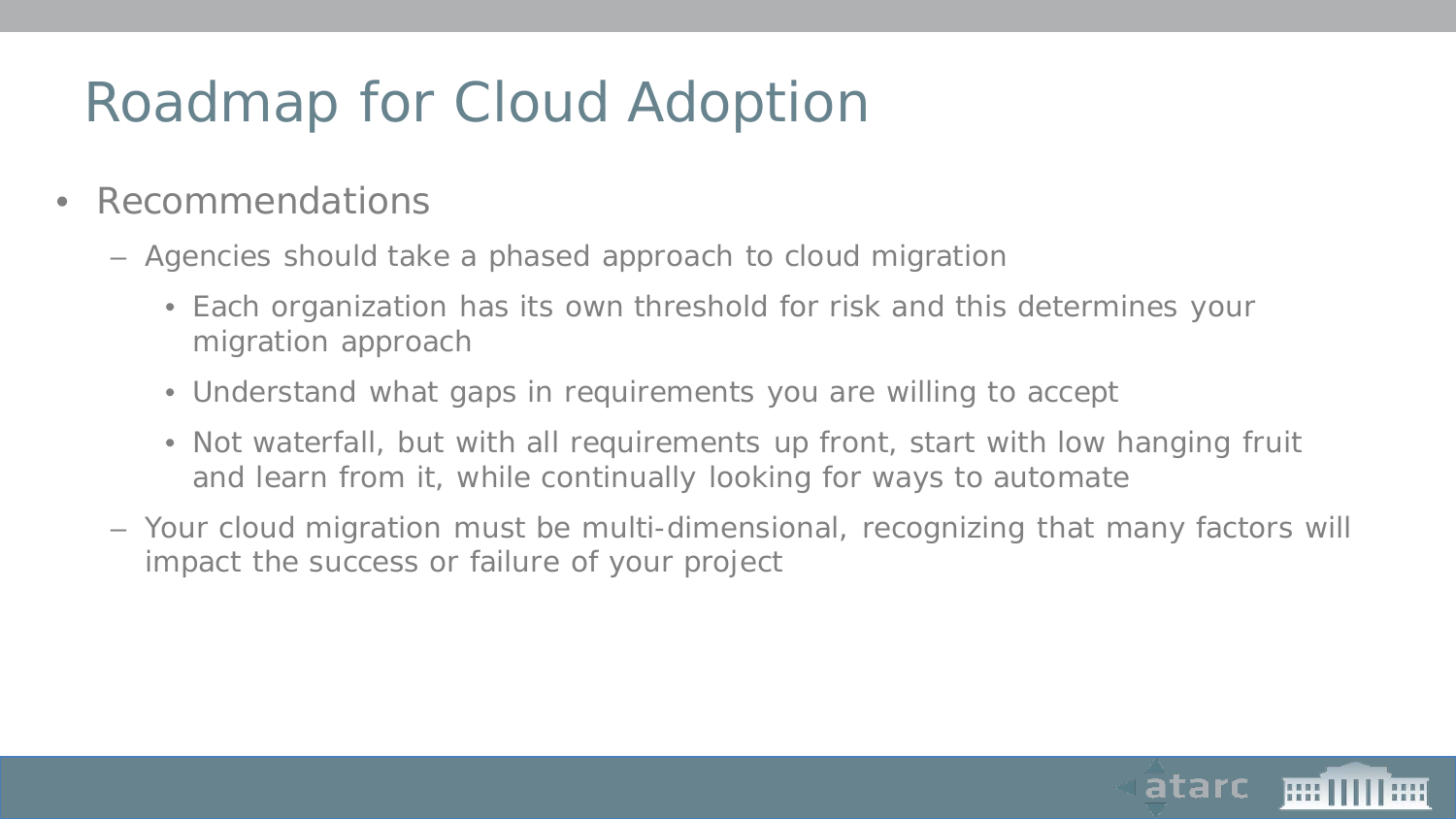### What to consider as you plan your move to cloud

- Consider these factors as you plan your move to cloud:
	- Acquisition
	- Change management
	- Scope management
	- Technology
	- Security
	- Metrics
	- Users and data



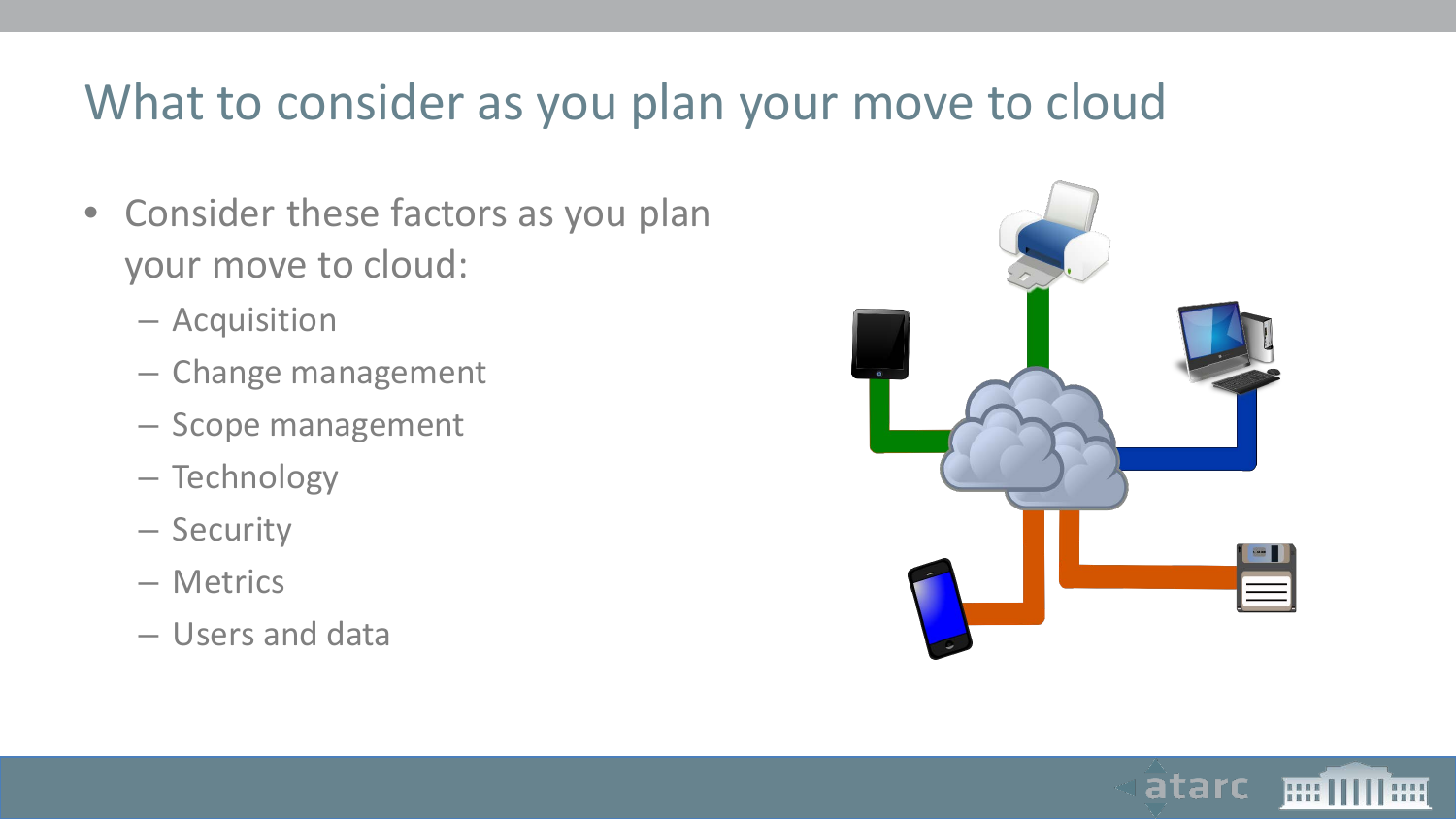# Acquisition

- **Acquisition and solution strategy**
	- Focus on being clear about your problem, without thinking about the solution (yet)
	- Document your goals and objectives in that context
	- Have a clear understanding of your desired final outcomes integrated in

#### • **Spend the time Developing a Strategic Roadmap first**

- Don't default to the contractors you have –they might not have the expertise (or you probably would have solved these problems already)
- Talk to your mission stakeholders, procurement officials, general council, and CIO
- Create an aligned acquisition strategy that aligns to the strategic roadmap
- Key to know what people what, what acquisition/lawyers will allow you to do, and what acquisition strategy will work for you organization.
- **Collaborate with industry**
	- Use "Market Research" as a way to have conversations
	- Educate industry before the procurement –if you want real solutions, they need to understand your real problems and desired outcomes
- **Consider enterprise-wide versus grass-roots –including values of each**
	- Enterprise-wide, shared solutions can solve multiple problems at once, but can sometimes be too hard to achieve in one step
	- Weigh using point solutions initially, leveraging internal groups that are passionate



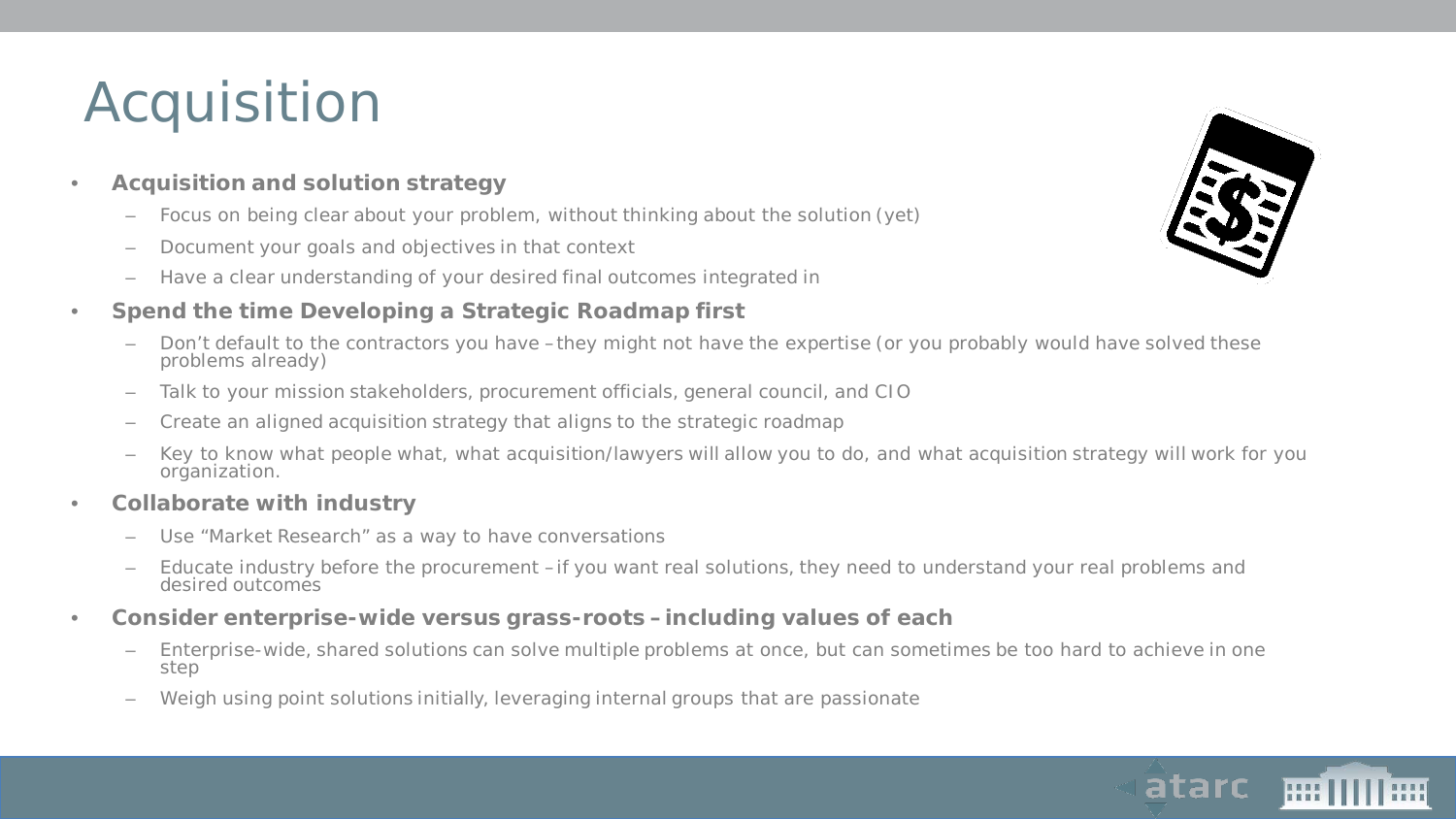# Change Management

#### • **Come up with an inclusive strategy**

- Needs to happen early, long before implementation
- People are people –they act on emotion as much as anything else
- Need to identify, then leverage supporters and detractors

#### • **Articulate the value of the changes**

- Include stakeholders in the process
- Find "change champions"
- Focus on understanding what the stakeholders really want and need

#### • **Collect real data**

- Existing documentation is a good, albeit often inaccurate baseline
- Some staff could be hoarding information
- Experts interviewing the people who have the information is the best way
- This only works in conjunction with the people aspect of change management
- **Transition**
	- There needs to be overlap between the migration team and the support teams to ensure there is full support for a few weeks following a migration.
	- There needs to be better turnover and handoff to the support teams from the migration teams.
- *Continuous throughout –not a one-shot deal*



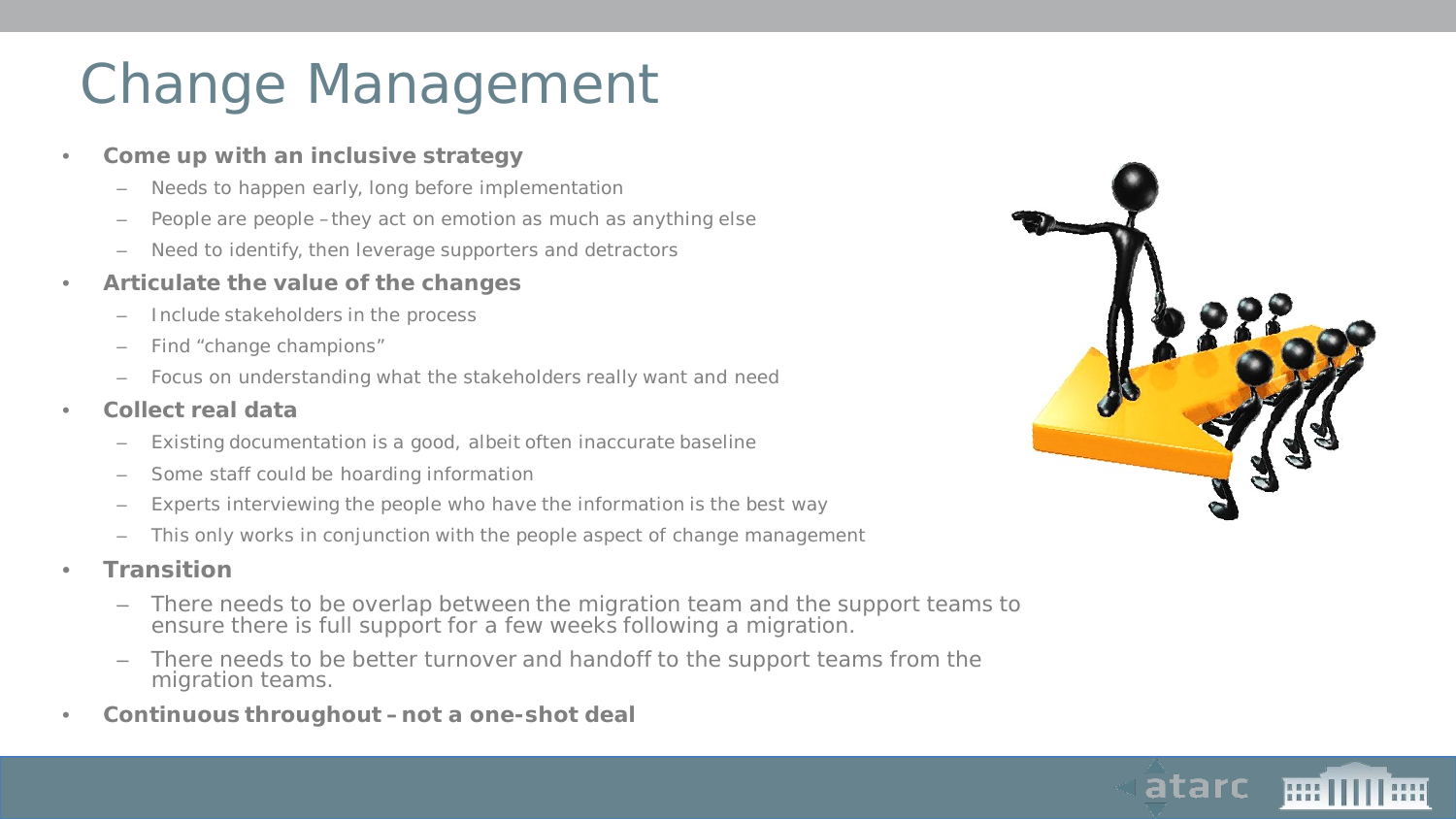# Scope Management

- Collaboration: Current support and migration teams need to work collaboratively to implement an approach to accomplish the transition including performing a streamlined life cycle process.
- Budget: Contingency budget and schedule need to be factored into task orders with hard end dates to ensure those dates can be met if the scope of the task order should change based on due diligence after a task order is awarded.
- Schedule: The schedule must have time allotted for meeting with application and site owners to ensure complete information about the environments is captured in due diligence and common expectations are agreed to.
	- Create a base template schedule for migrations that include the following:
		- Set time for Due Diligence
		- Set time for meeting with application and site owners.
		- Migration design with the application and site owners to ensure the migration process will work with their applications and sites.
		- Ensure there is resource time reserved for both current support and migration teams to perform the necessary due diligence and migration approach design.

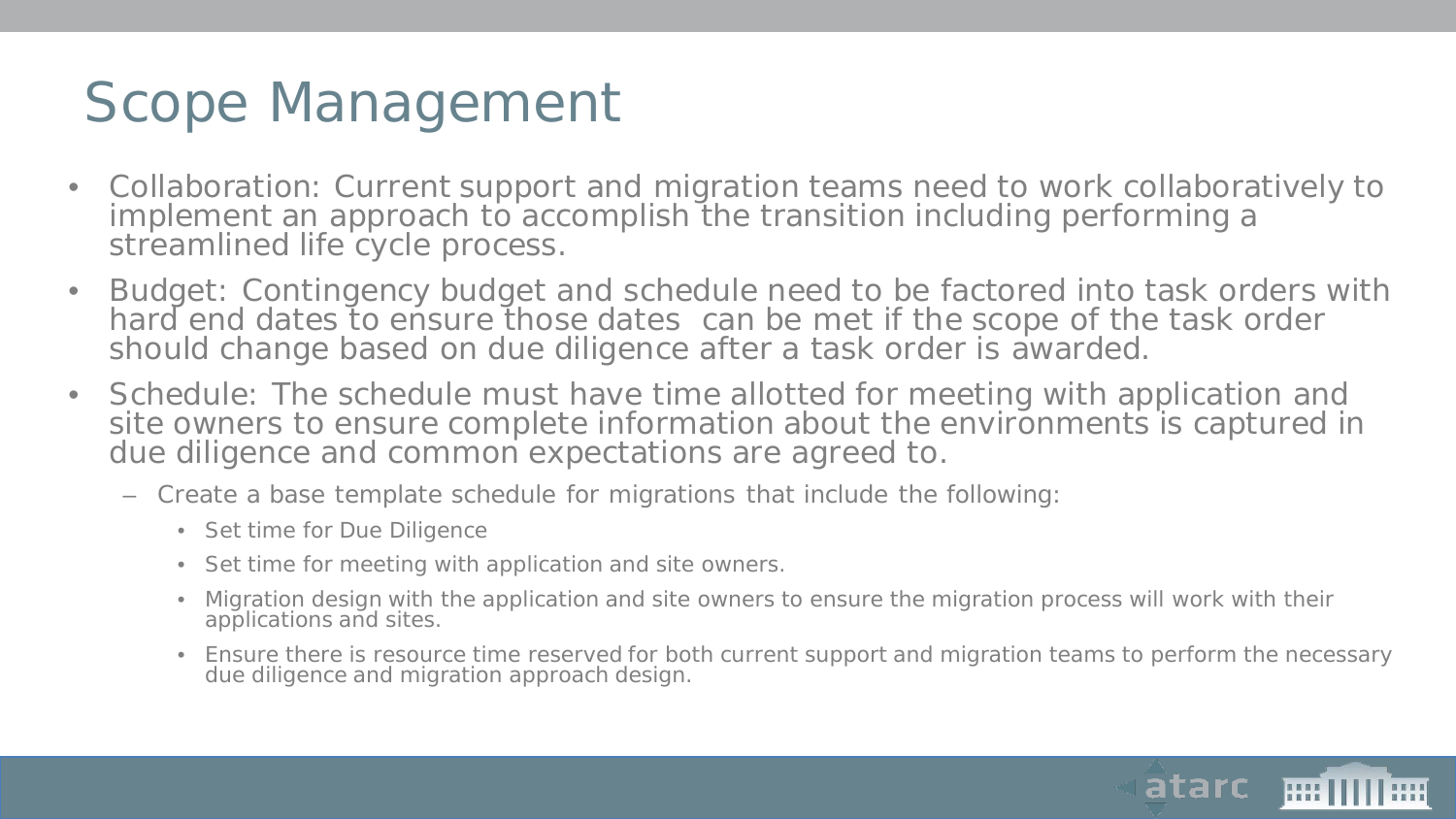# **Technology**

- Cloud is the driver, but remember it's not all about cloud
- Shared platforms: Consider shared platforms as "offerings"
	- Directory management
	- Orchestration and provisioning
	- Brokering
	- Continuous monitoring
- Cloud is just one piece of the puzzle. Other things to consider include:
	- Mobile Responsive Design Content Management Systems Portals APIs
	- Application Platforms Integration Custom Development Open Source -



atarc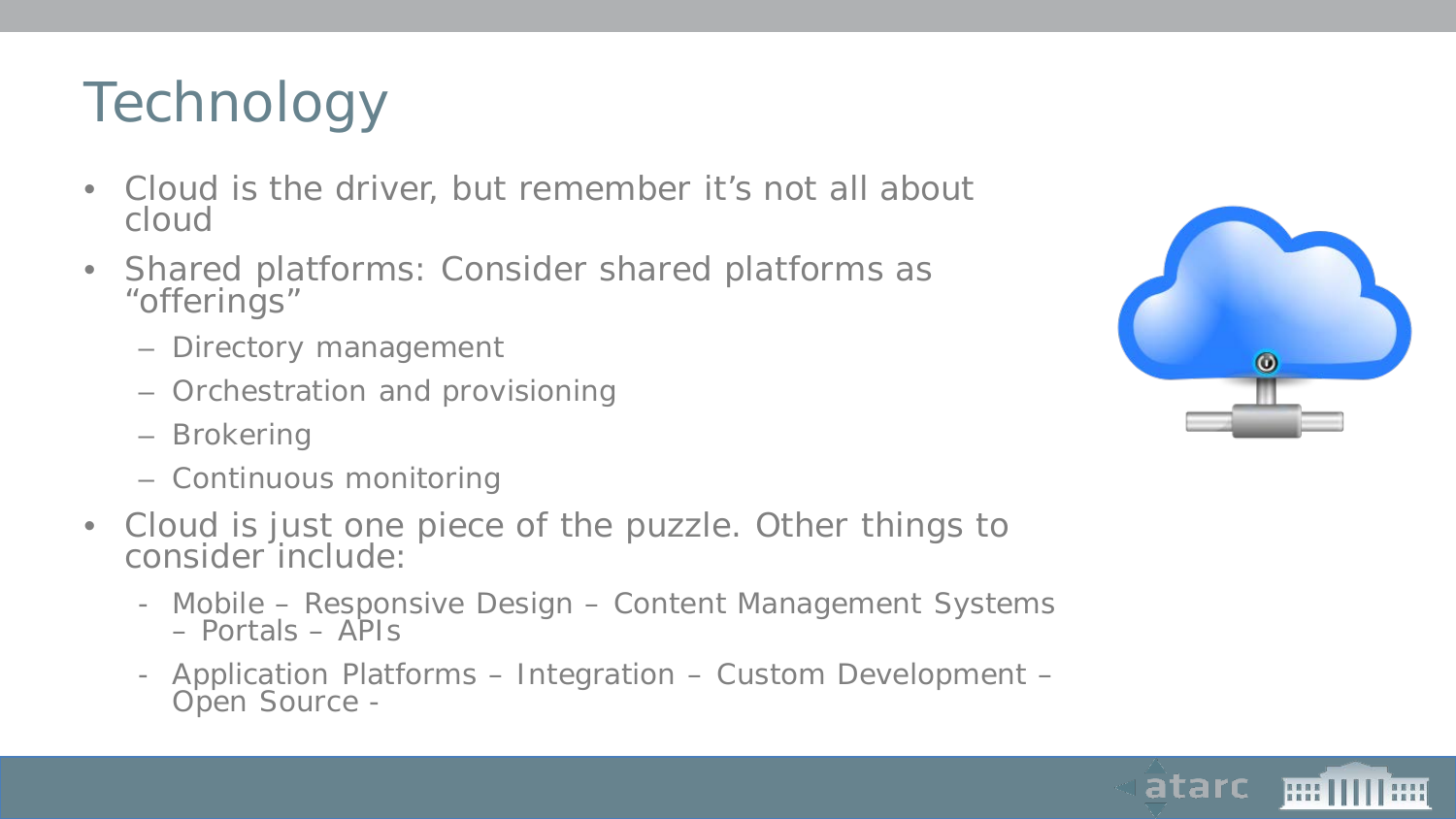### **Security**

#### • **Consider security at the front-end**

- Security should be considered as part of requirements
- Data security, operational security, physical security
- System should be built, integrated, and tested with security always a part
- **Determine Categorization for Confidentiality, Integrity, Availability**
- **Application Security/ Platform Security**
	- Use FEDRAMP and FISMA or equivalent
	- Still needed, even with FedRAMP
	- Delta between application and Infrastructure
	- Ensure Platform providers are truly secure segmented, cleared access is critical
- **Security knowledge is not enough**
	- Need expertise in cloud security and cloud architecture
	- CCSK, CSSP, Cloud Security Alliance, etc.



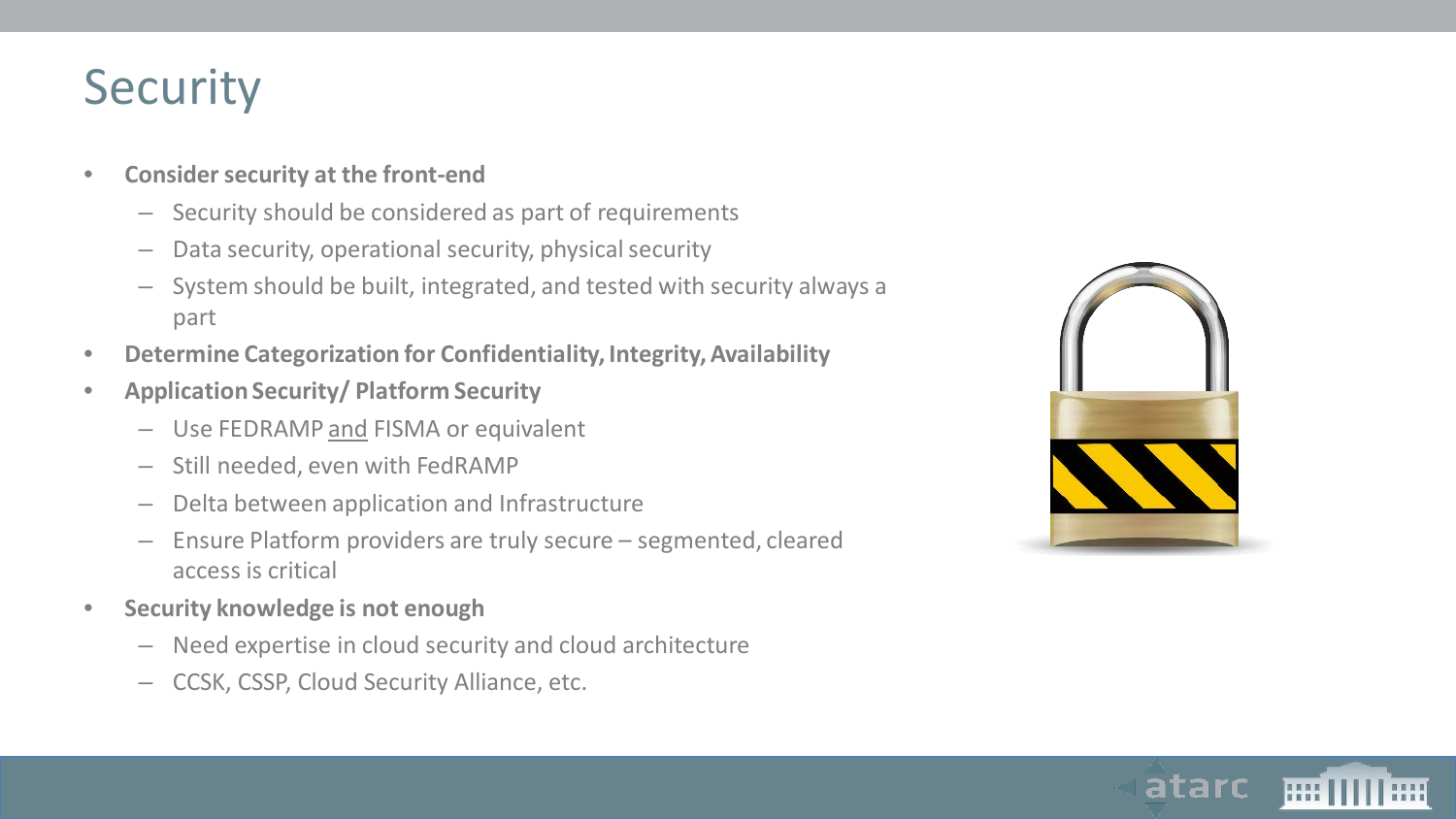# Security (cont.)

- Conduct initial security evaluation of all internal and external dependencies
- Ensure security policies line up with the environment to which they are migrating
- Recommendations
	- Create a security interview process to include specific details on the application. Example- mapping out those dependencies and determining why and if they are needed.
	- Revalidated the classification of the data
	- Have a comprehensive change management process in place to include security review, back out procedures, communications plan, technical goals and objectives, expected downtime, testing plan and 508 compliance and security scans (static and transactional). Tools used in the cloud may be different than what are appropriate in data center.
	- Have a consistent SSL certificate management strategy
		- Certificates need to be managed and tracked appropriately. Key information needs to be maintained with certificates.
		- Individual/Singular certificates are difficult to track and manage.
		- Invest in certificate blocks, and replace certificates with new certificates when sites move to ensure all certificates have the same expiration and are all managed under the same certificate umbrella.

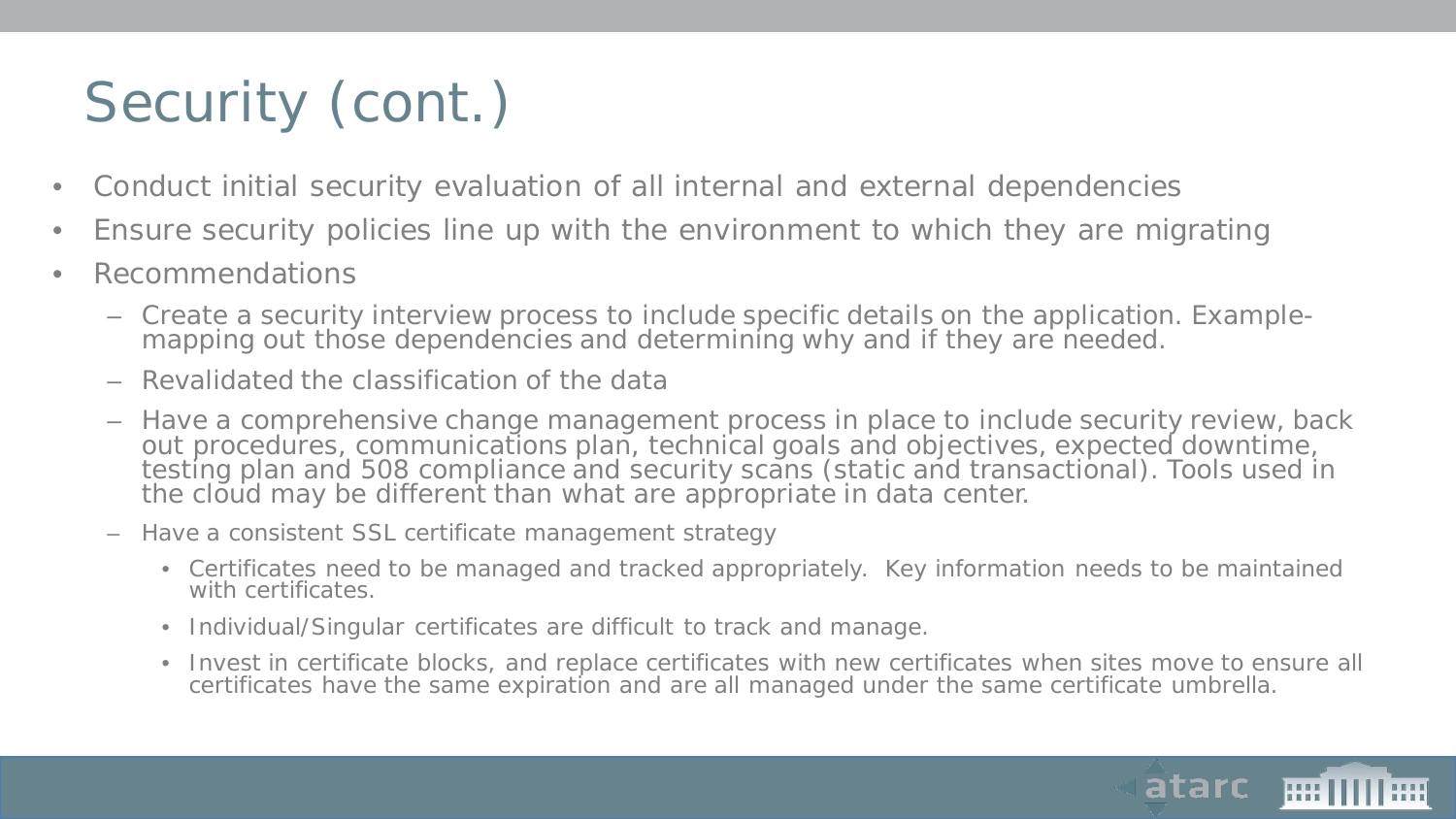### **Metrics**

#### • **Measurement should be part of your strategy**

- Determine what to measure
- Determine how often to measure (each metric)
- Objective data helps with change management
- **Make sure metrics and messaging are targeted**
- **Establish a measurement baseline**
	- Measure those things you want to improve
	- Measure those things you are changing
	- Helps with understanding not just what, but how to measure
- **Put a governance structure in place to regularly review metrics**
	- Establish a "dashboard"
	- Review with a governance group
	- Ongoing measurement and analysis –how are we doing? Do we need more measurements?
- **Measurement and Analysis makes it easy to achieve, and to determine success**
	- Each phase may have different metrics



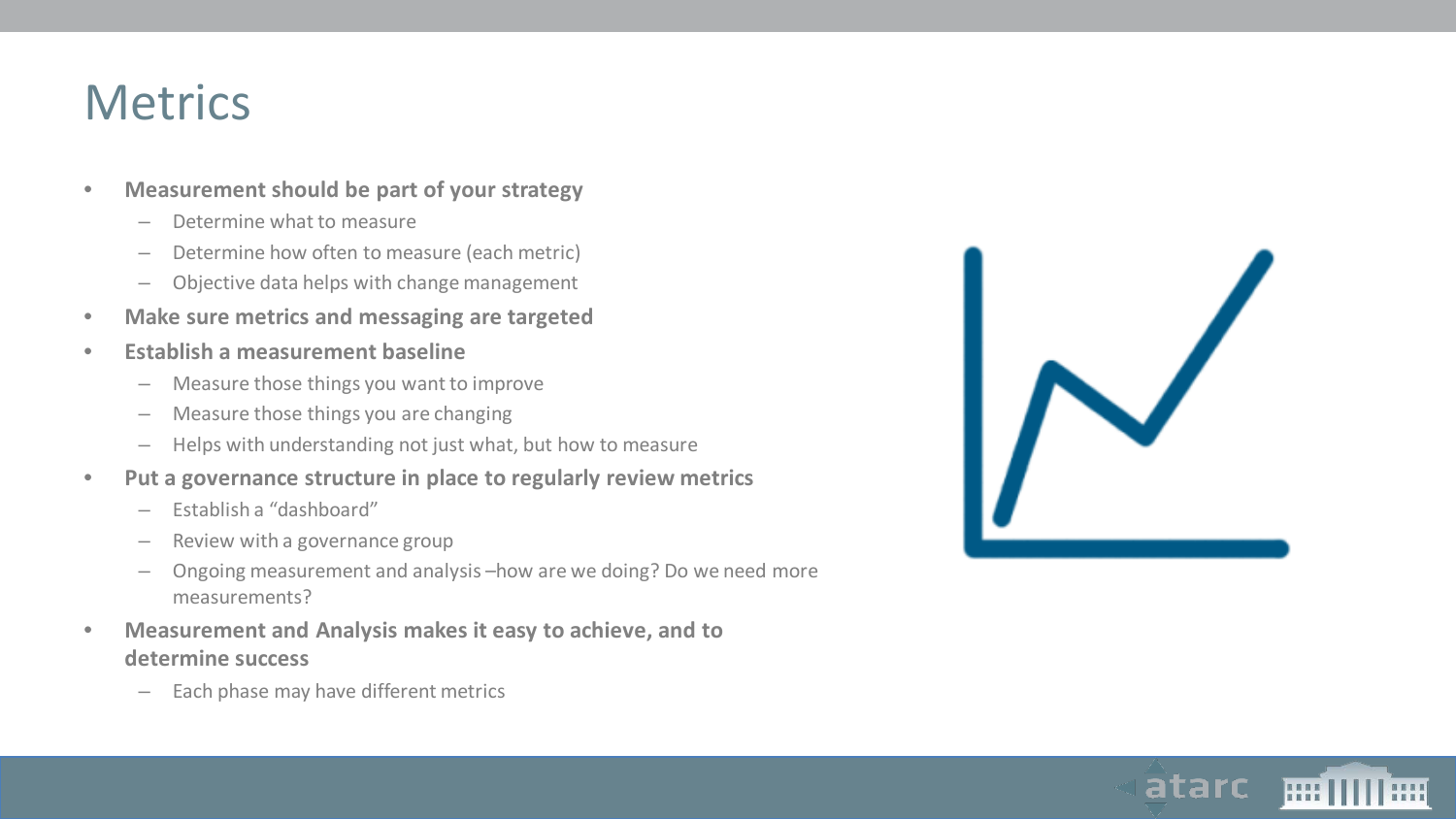### Users and Data

- **Everyone's users are different therefore you can't just go by what someone else did**
- **Users are the core of the "why" and "what" needs to be done–from the** *data* **to the** *technologies*
- **Review the strategic goals of the agency, and build towards the strategic direction**
- **Your information could be getting to users via other systems**
- **Usability testing can be invaluable**
	- Understand IA, wording, design challenges, top tasks
	- Search data can be valuable
	- 508 compliance is very important and starts at the beginning
- **Once all this information is gathered, the "how" naturally results**
	- Technology is there just as a tool, not as a driver

**USER + DATA = TECHNOLOGY**

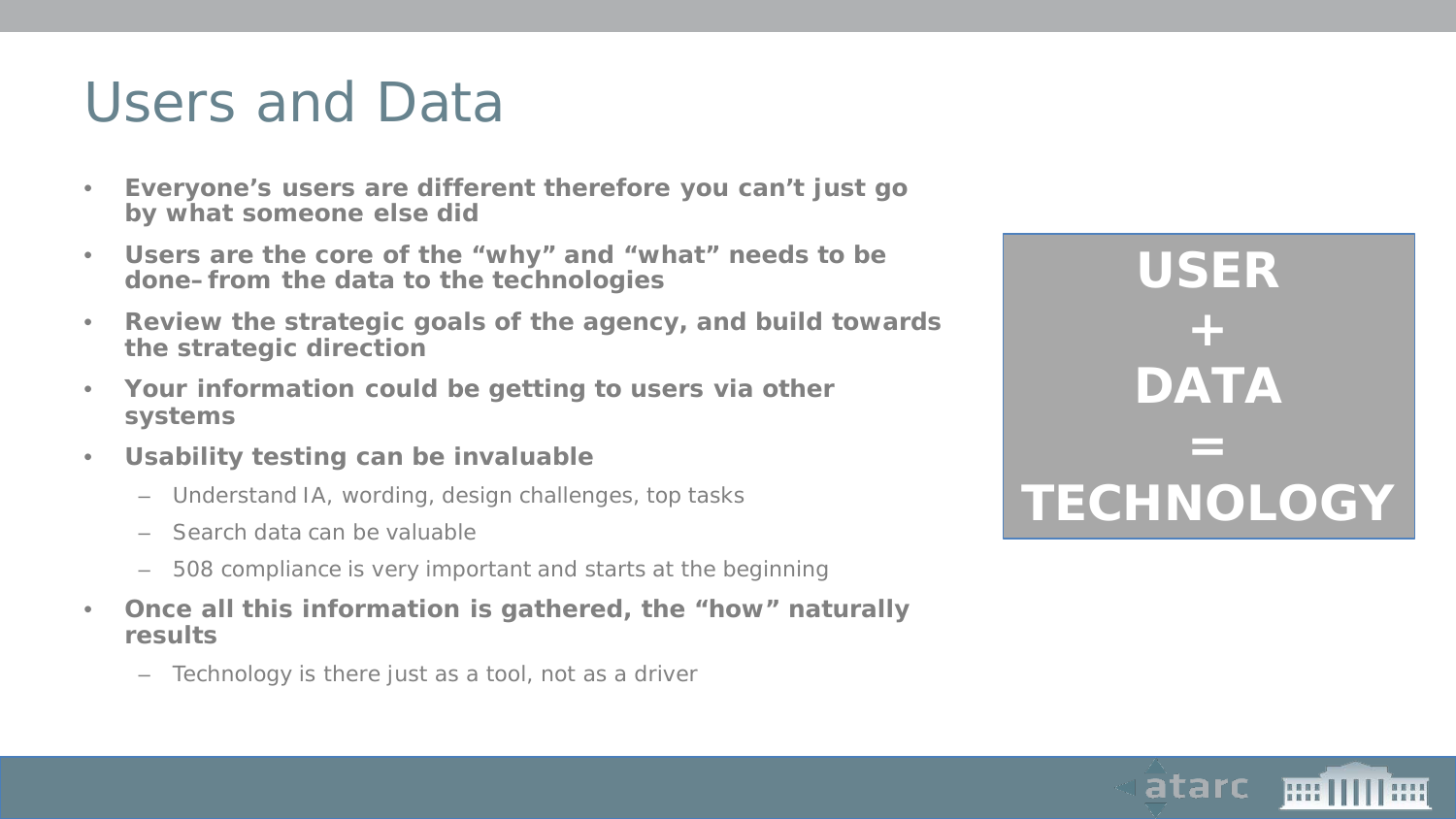### Candidates for Cloud



#### **An application is a good candidate for cloud if it:**

- Is in environments that do not leverage the cost and agility of real cloud capabilities
- Is an expiring contract
- Is at end of lifecycle
- Is a new website or application that should be designed and optimized for the cloud
- Requires up and down scaling to support variable processing requirements
- Relies on manually maintained web content as opposed to using intuitive web content management via Drupal or WordPress which puts content creation in the hands of the business owners
- Leverages agile development or DevOps
- Is a FISMA Low/Moderate websites/applications
- Needs to be brought up to security, privacy and Section 508 compliance standards
- Has performance issues and needs to be re-architected

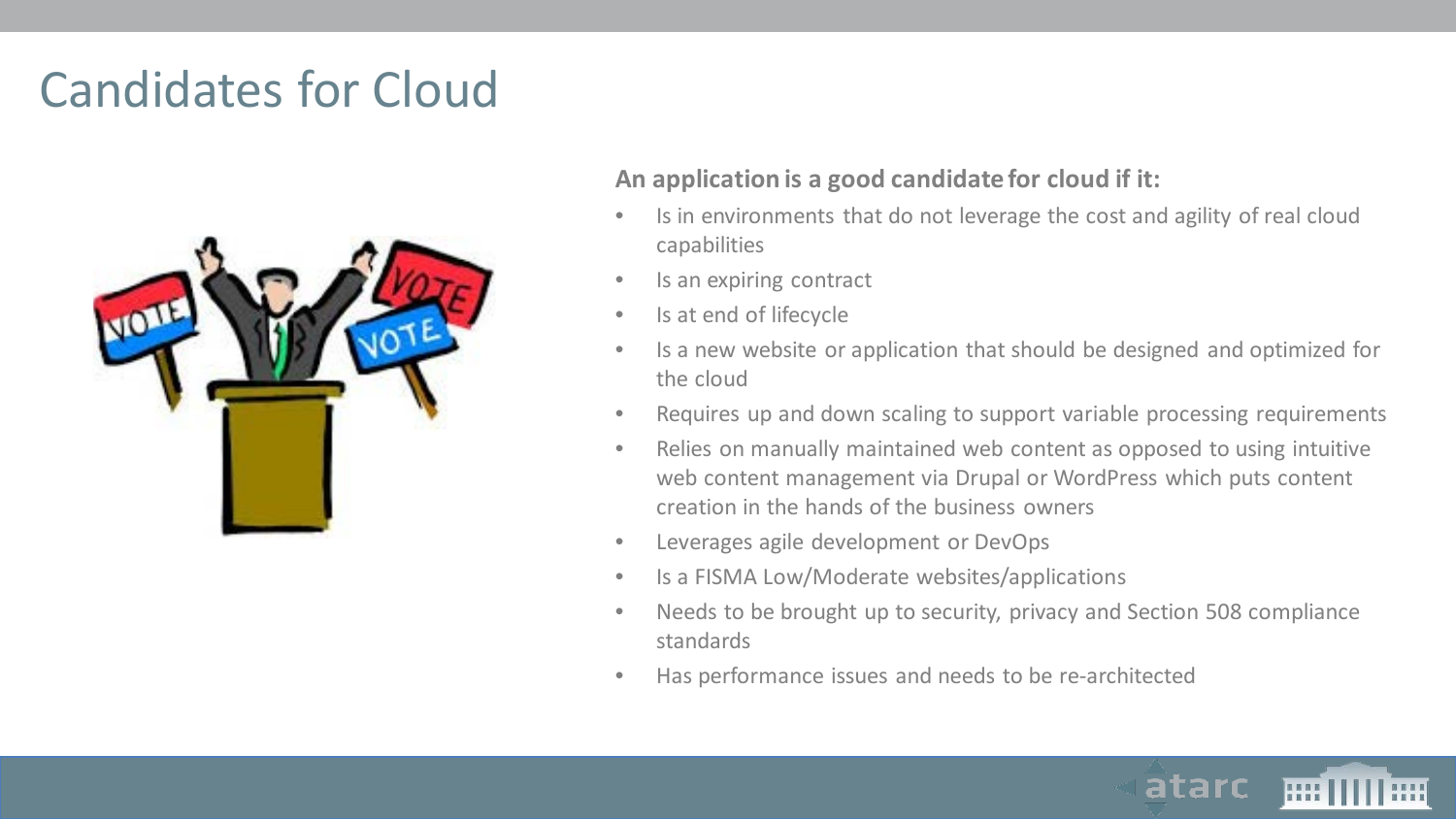# Gaps and Emerging Challenges

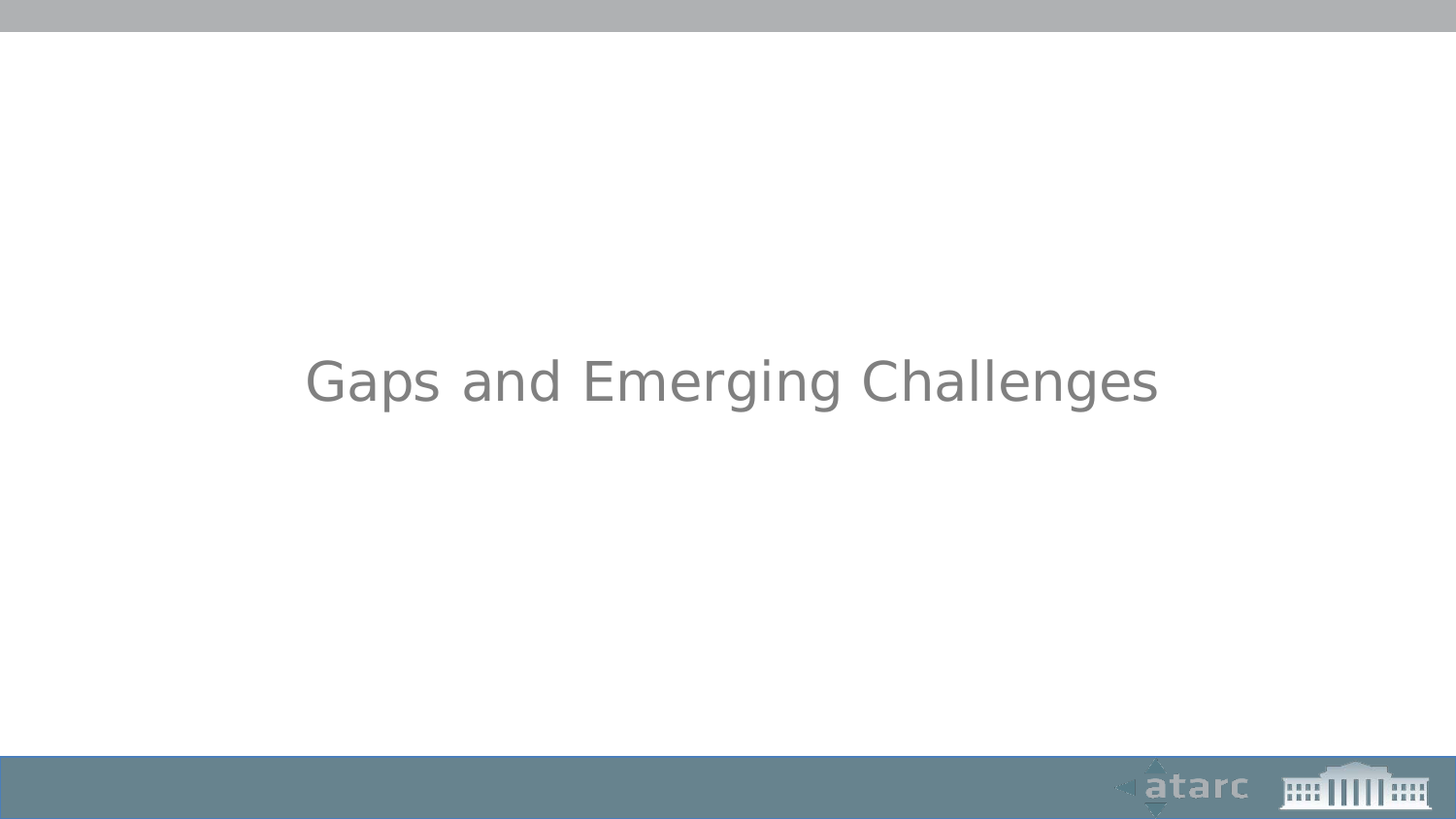### Understanding Gaps and Emerging Challenges

To be successful agency leadership, CIOs and IT managers needs to understand where gaps and emerging challenges exist and manage to minimize the impact. Look out for:

- Gaps in expectation
	- Leadership. compliance, value, requirements
- Gaps in Understanding & Learning
	- Roles, Responsibilities, Services, Capabilities, Risk **Ownership**
- Gaps in Governance & Compliance
	- Security, Architecture, Services, Usage, Sprawl, Shadow IT



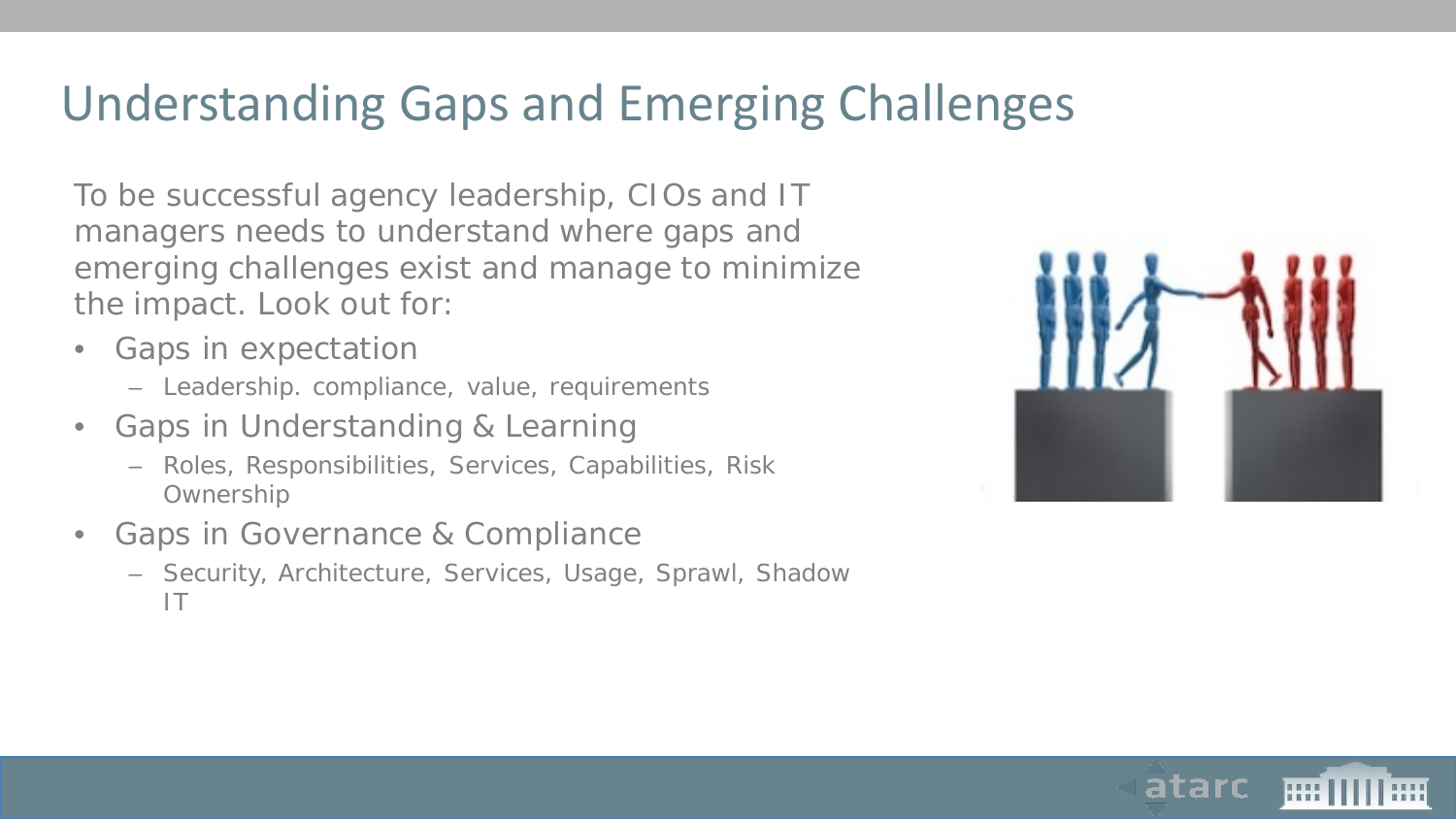# Gaps in Expectation

- **Leadership vs. agency managers**
	- Cloud Services & Capabilities
	- Reality vs Expectations
- **Compliance**
	- Security (Dept./Agency, FedRAMP, NIST 800-53r4)
	- Access Management (Shared Responsibility), Visibility of Controls (CDM/ISCM), Incident Response (Consumer vs Provider/Broker Roles)
- **Value**
	- Consumption and License cost (metered, usage based, vs. yearly)
	- Short term (time to market) vs. long term
	- What works now vs. how it is being used

#### • **Defined Requirements**

- DC vs. cloud (performance)
- Technology (H/w and virtual and Services)
- Current needs vs. perceived long term needs



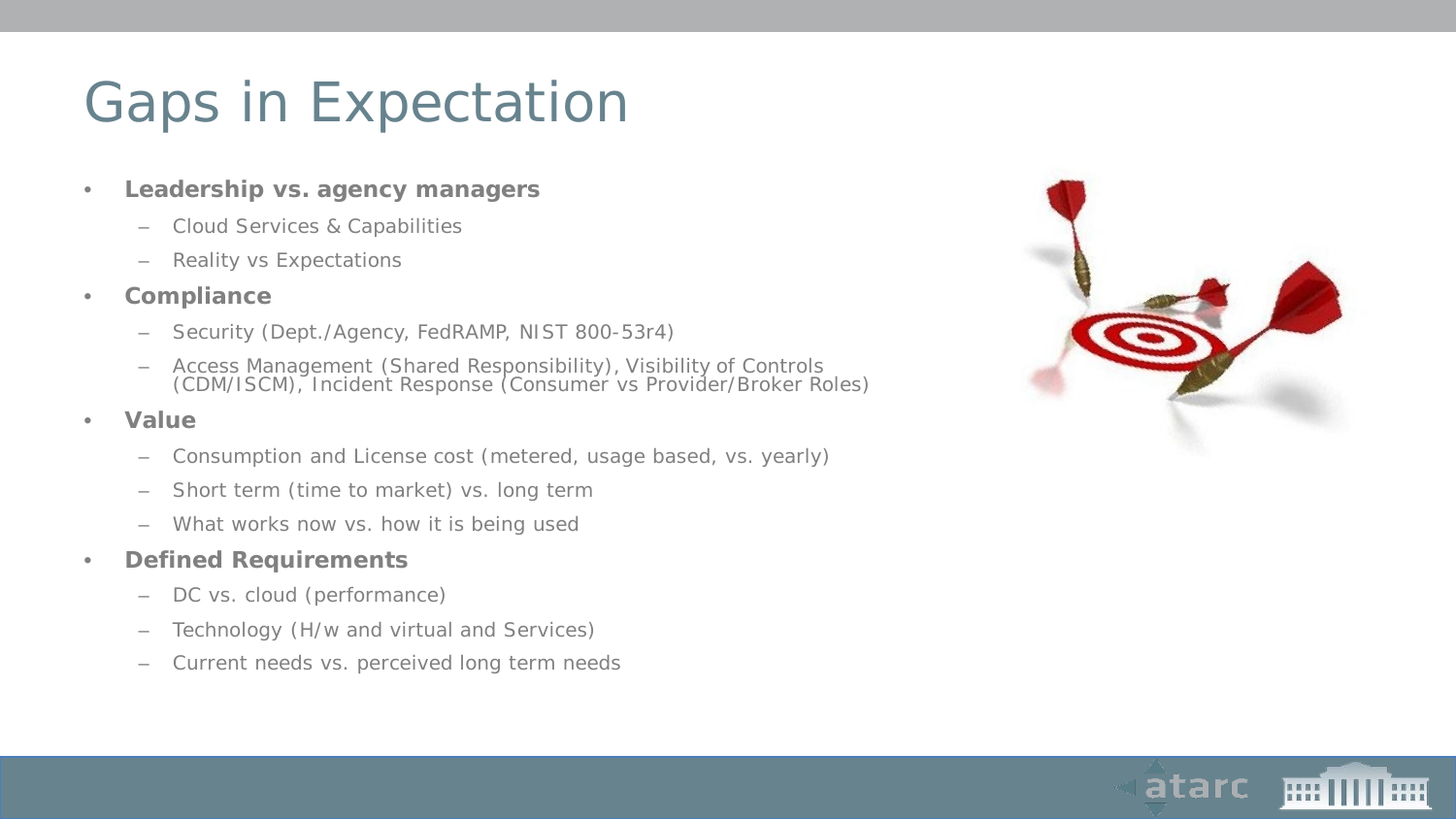# Gaps in Understanding & Learning

- Rapid change in technology marketplace
	- Resource challenges (consumer & supplier)
	- Niche products that cannot have broad test coverage
	- Traditional technologies that become "virtualized" or "cloud-ready" do not have all features or performance
	- Integrated testing is now an end-user task vs. a supplier task
- Roles and Responsibilities
	- Shared responsibility across provider, broker, consumer, tenant
- Organization's IT policy do not align to cloud computing
	- Shared responsibility for security, compliance, incident response; ICAM, change and configuration management
- How do you keep up?
	- Understand how to do the assessment and see if you can actually operationalize.

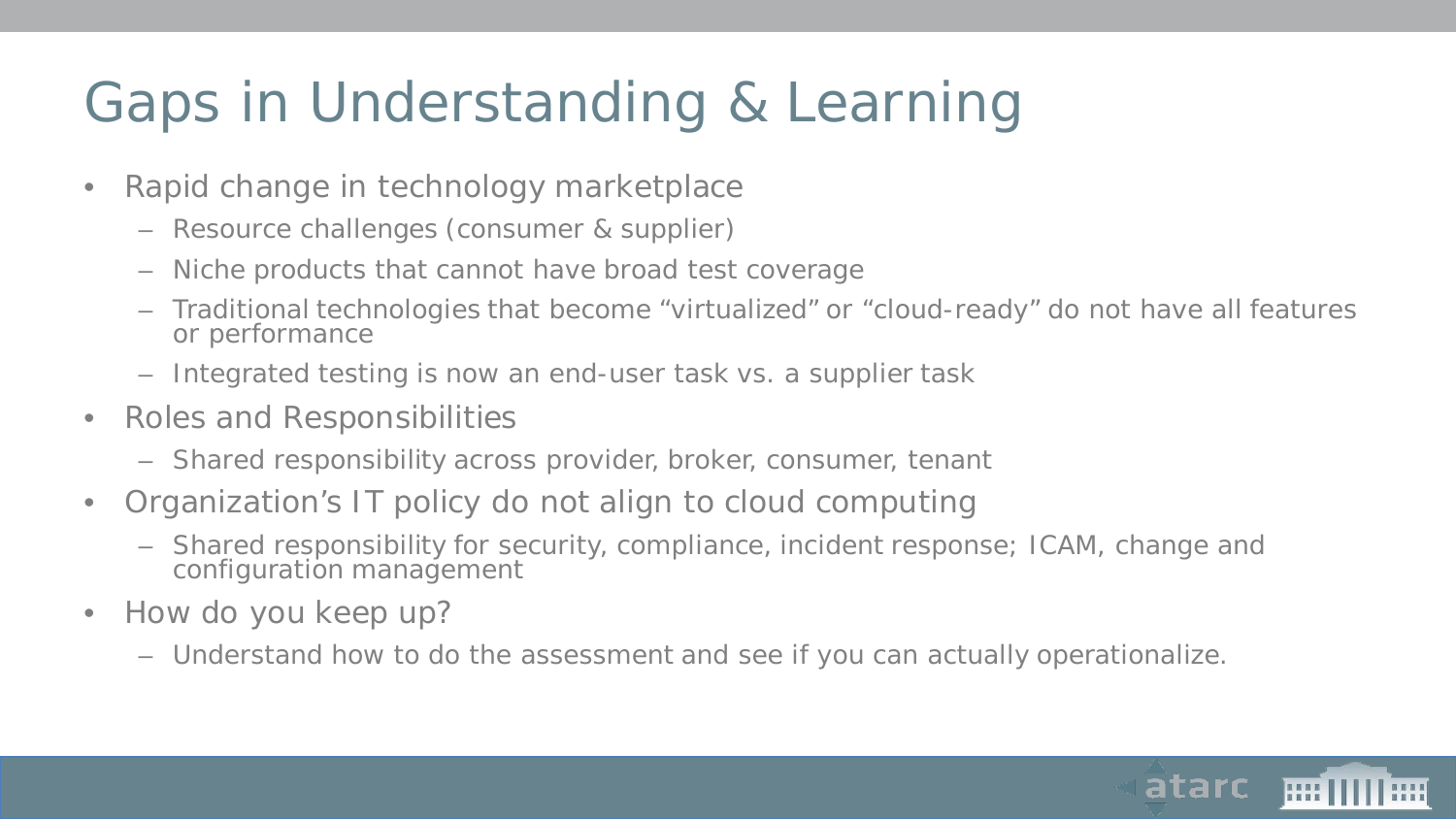# Gaps in Governance and Compliance

Toolso+

Commention Ree

- GRC frameworks and D/A Policies do not account for shared responsibilities
- Limitations in FISMA inventory management, controls management and POA&M management make it difficult to align D/A systems with FedRAMP systems
- Ongoing authorization and CDM/ISCM integration and report for cloud provider systems do not align with D/A OA and CDM/ISCM schedules or tools
- Ensuring that an agency-wide reference model has been established for consumption of cloud services
- Defined policies and SOPs for legacy approach, need to be updated/refined/fixed to address cloud
- Knowledge of risk management including minimizing legal and compliance issues
- ITIL methodology vs. cloud frameworks

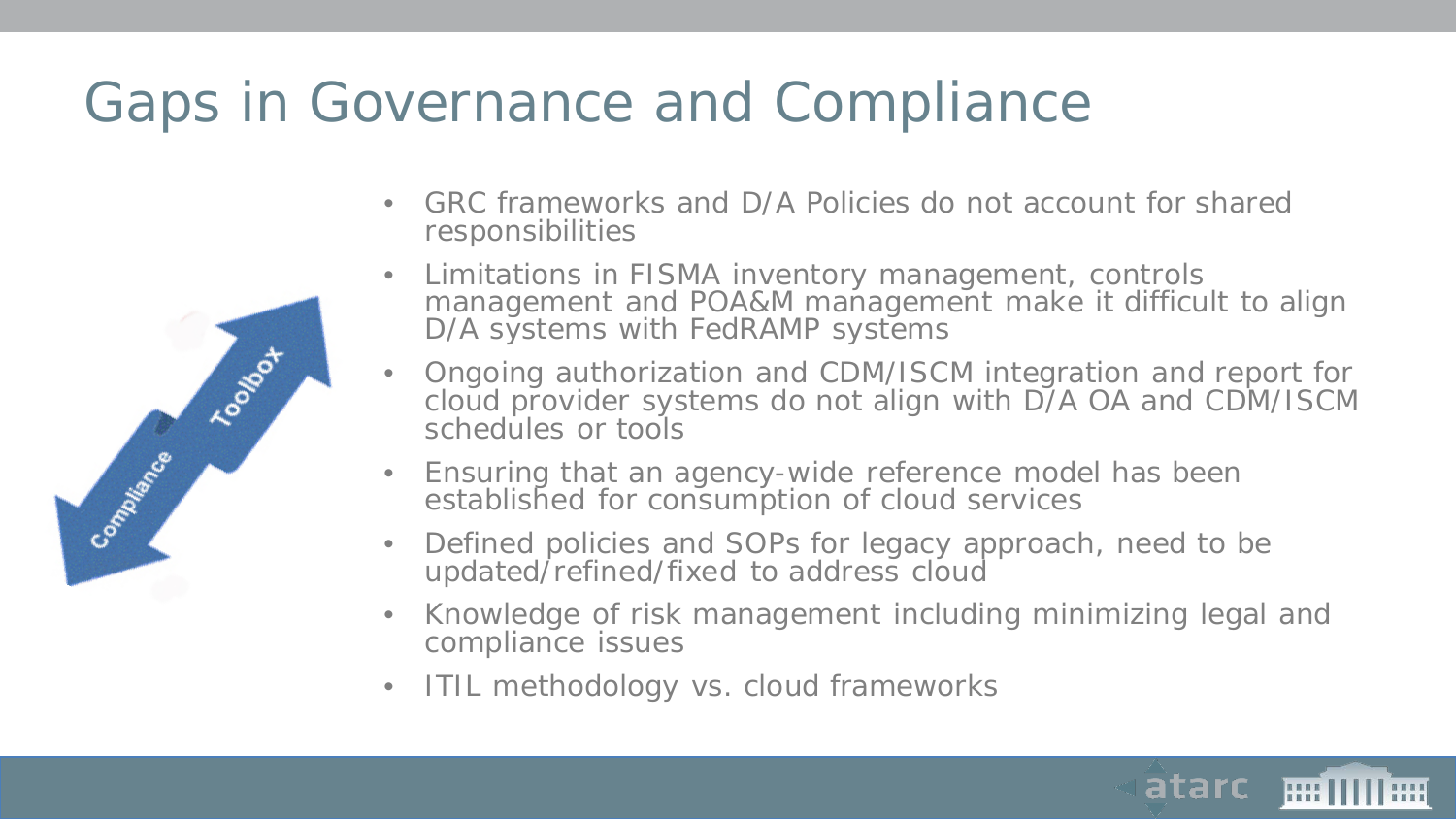# Addressing Gaps and Emerging Challenges

To address all gaps, it starts with a common understanding and establish context as to how the D/A intends to use cloud

- Context: Not all cloud providers are created equal
	- Deployment models have impact on risk/trust, data types that can be housed/used
	- Differences exist between providers, service models and differences w/in service models
		- Distinctions/differences between IaaS, PaaS, SaaS may require different approaches: Example: SaaS may need a DLP/Encryption GW
		- Usage Context: Determine users, where they are coming from, are they trusted, are their networks/devices trusted, what type of data are they interacting with, how are they interacting with that data
			- Informs decisions selecting Deployment Models (Public, Private, Community/FedRAMP), Service Models (IaaS, SaaS, PaaS), and the controls, compliance and governance needs
- Understanding & Learning: Education and Marketing Campaigns
- Governance & Compliance: SLAs, Security, Legal, contextual understanding (mission consumer, program
- Expectations: Setting and Managing
- Acquisition: Draw down accounts, options, etc

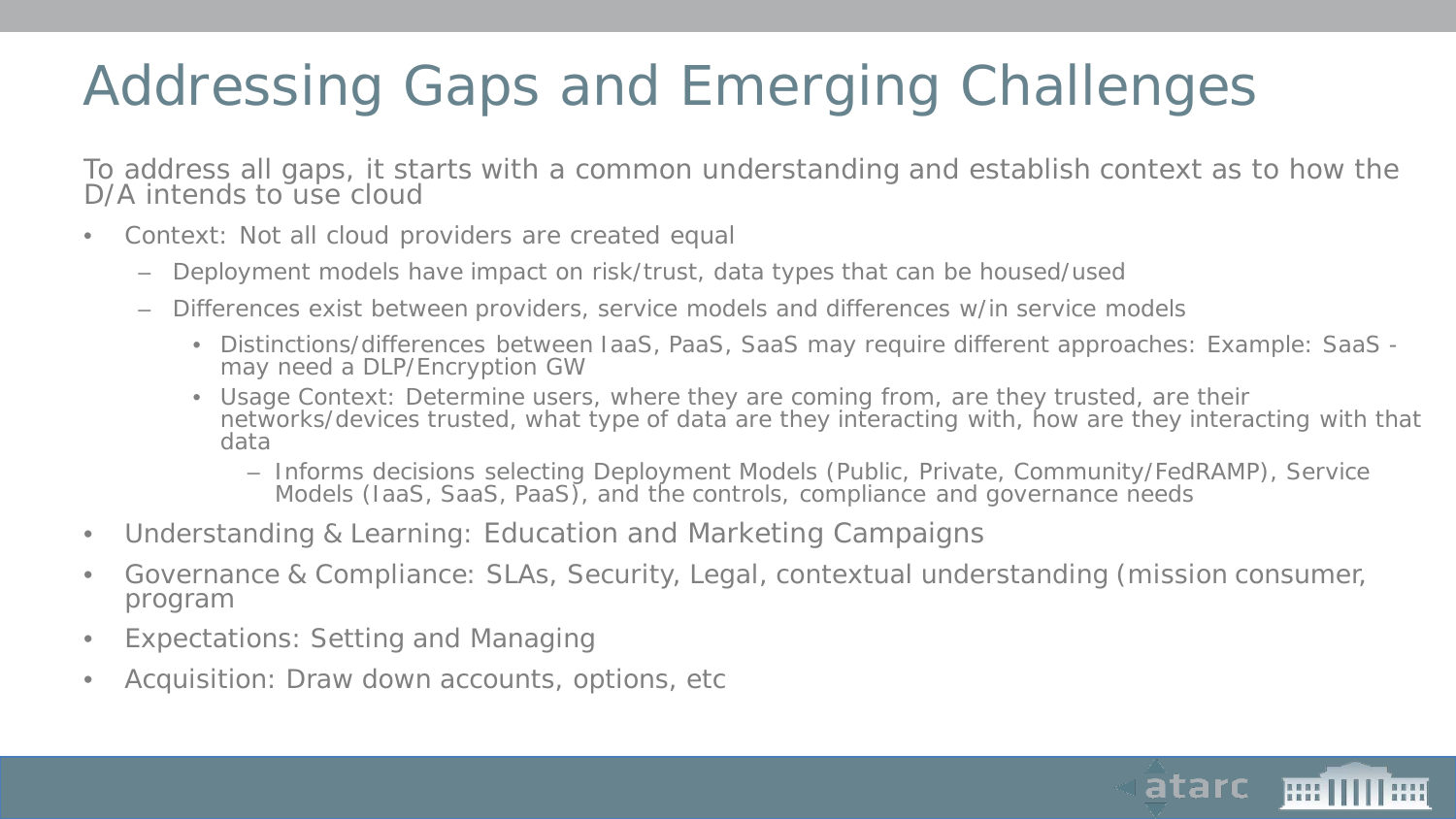### Intersection of People and Cloud

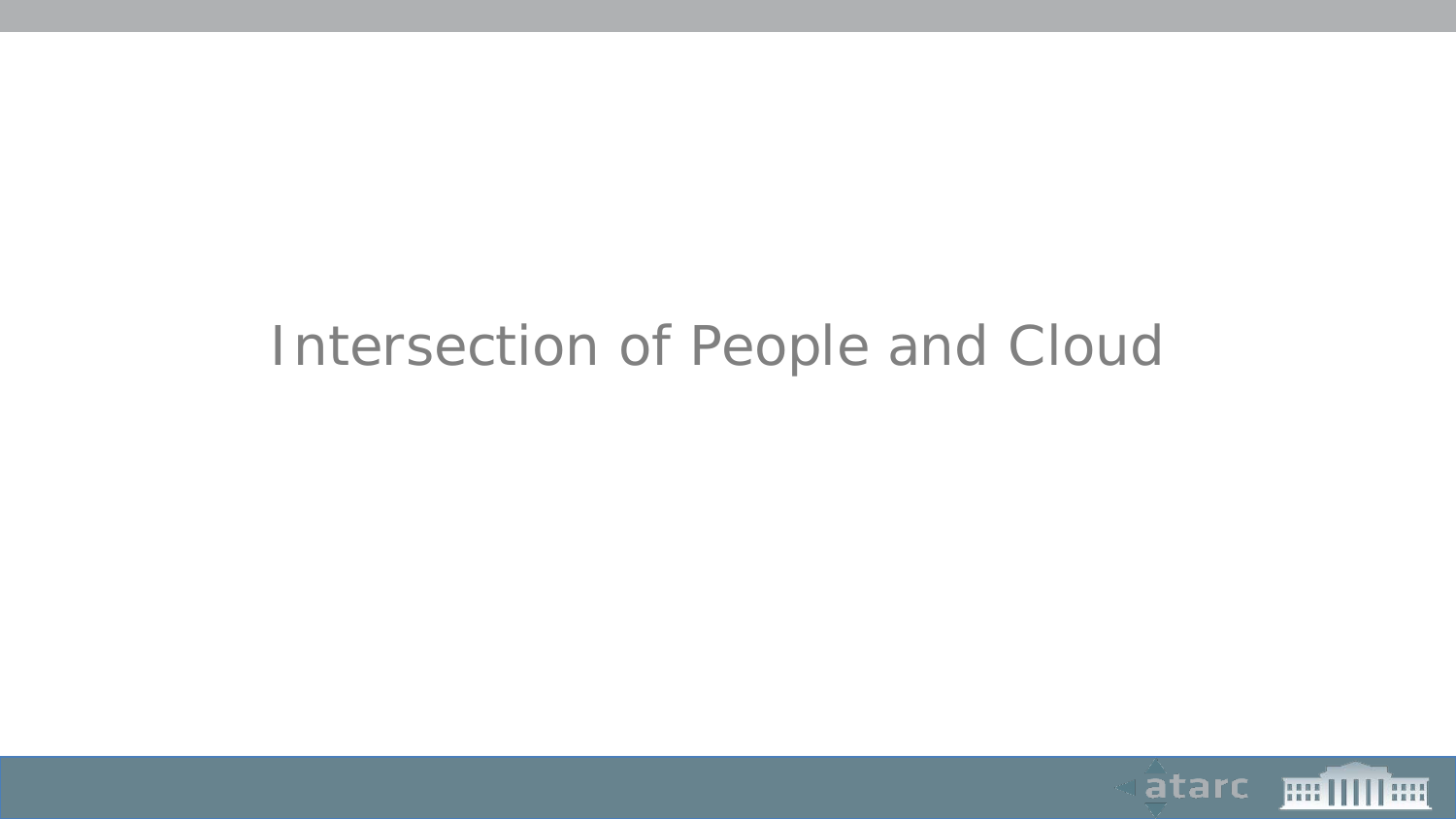# What's driving organizational change

### **Democratization of IT:**

- Cloud is here. It's in every agency and being used today (average # of cloud services per agency?  $>1,000$
- Lack of tools to control Shadow IT
- Lack of visibility from IT into actual cloud usage
- Users bringing consumer behaviors to the workplace (e.g., use of Facebook, LinkedIn, Twitter, Slack, Evernote, Gmail and so on)
- Many users leveraging cloud for legitimate business use case while unaware of potential security risks they are posing



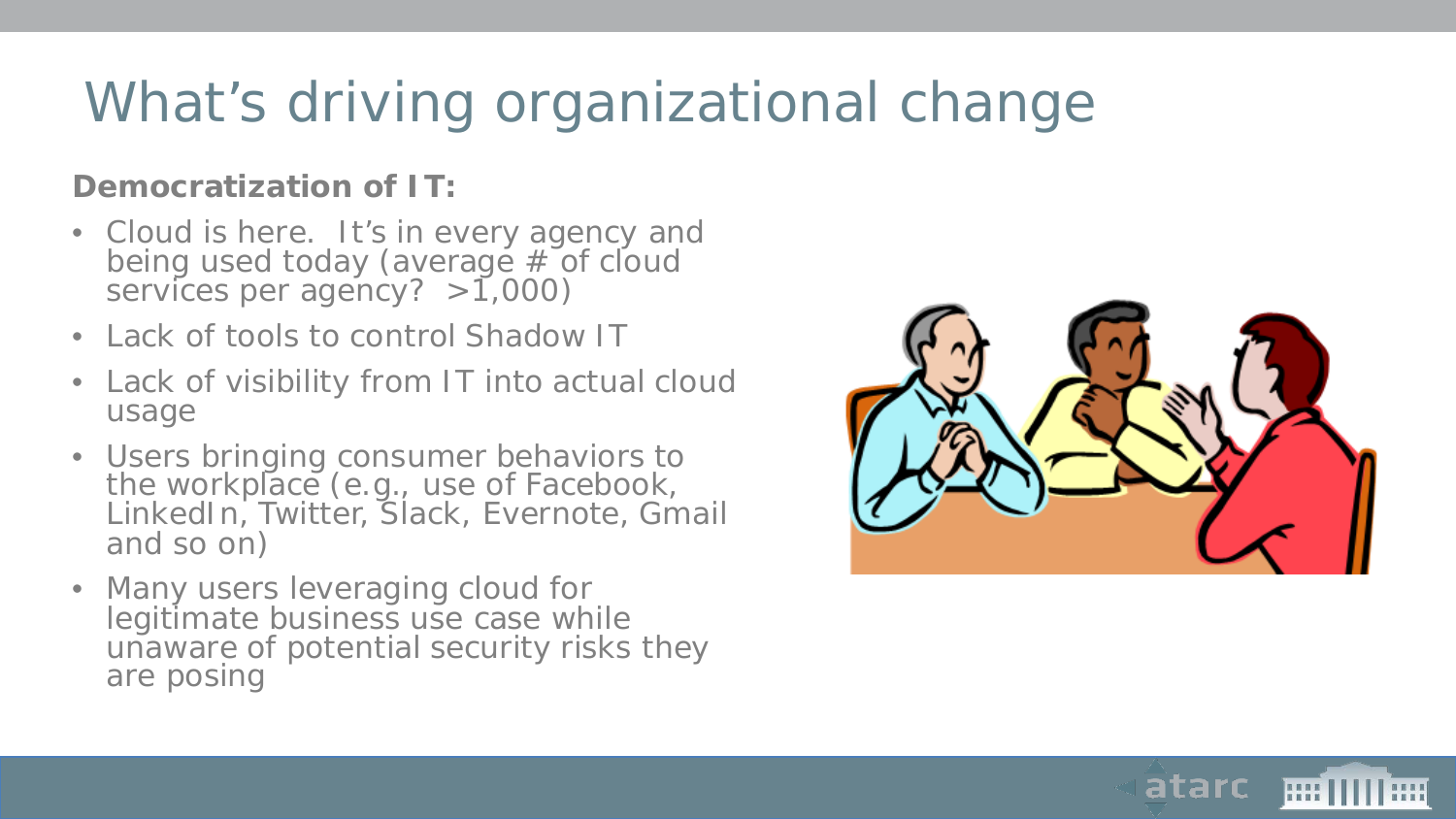# Resistance to change?



### **ORGANIZATIONAL BARRIERS:**

- **Culture:** Where are decisions made within the organization? Is change embraced within the organization?
- **Awareness:** How do my mission needs align with various cloud service offerings? How are these systems secured?
- **Business Value:** Does it make sense to move my legacy systems to the cloud? What capabilities would benefit from moving to the cloud? What is my return on investment? We are in a new phase of market penetration, development and demand.

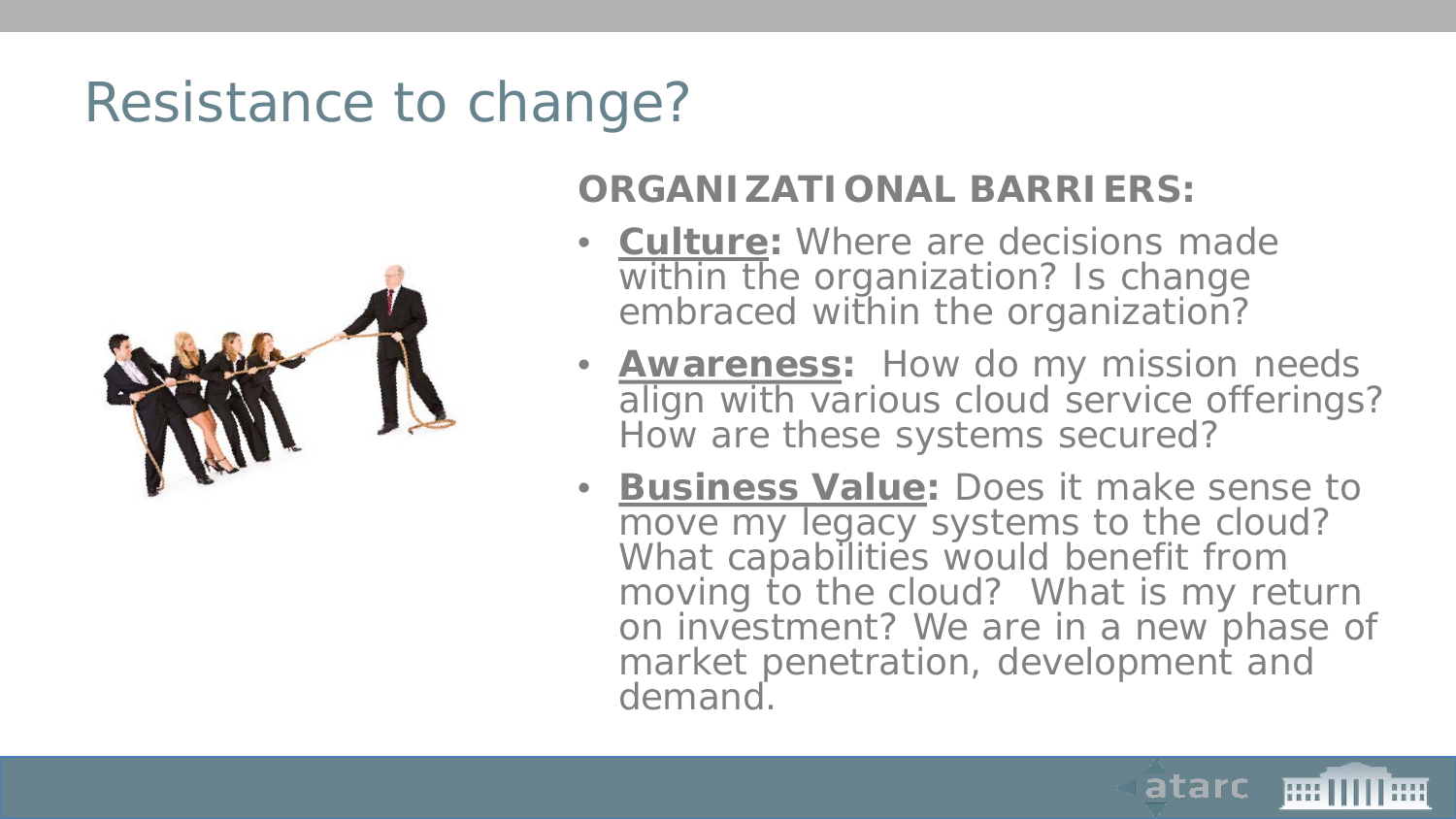# Defining Success

- **Identify the "Why":** How does cloud adoption further the agency's mission and vision: information sharing, data security and availability, cost reduction, increased productivity, etc.
- **Identify the "Fit":** How are decisions made within an Agency? Which levels and offices within the organization are involved in making the decision to move applications to and host data in the cloud? Security, IT, Users, Managers, Execs, Budget, Procurement/Purchasing
- **Identify the "Objectives"**: Cost reduction, user-experience, productivity, data / system availability, data integrity, system security, ease of purchase, job security, work-load, etc.
- **Identify the "Redundancy":** How do the functional area objectives converge and where do they conflict? Do these functional areas interact? If so, how and to what extent?
- **Identify the "Methods"**: What are the methods/ways to recognize organizations for embracing and implementing cloud? Internal and external?
- **Define "Success":** What metrics equate to success for their employees? Constituents? Partners?



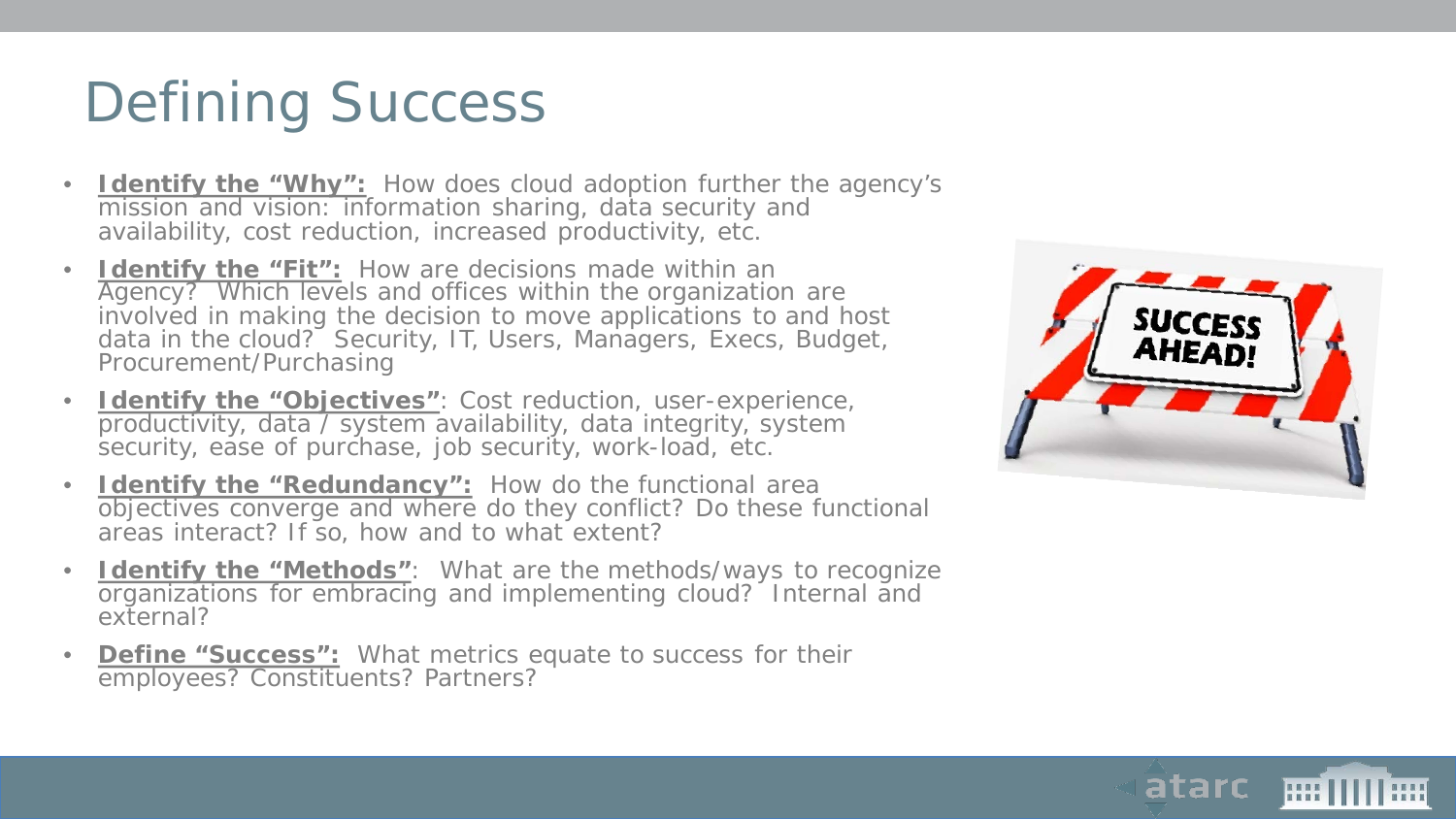# FedRAMP's Role in Cloud Adoption

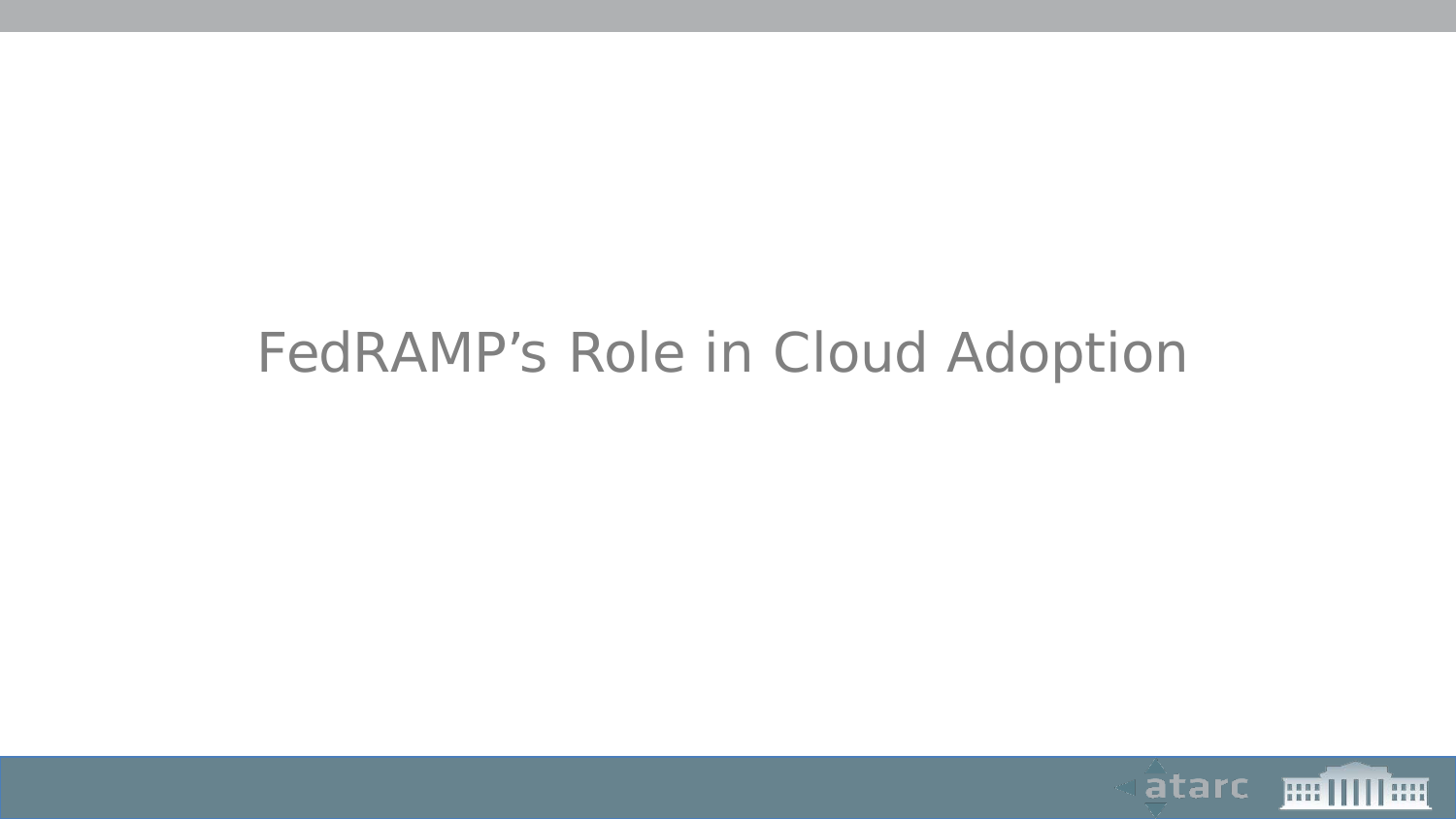# What is FedRAMP?

- FedRAMP Federal Risk and Authorization Management Program
- Assess and authorize cloud computing products and services
- Based on FISMA standard 800-53
- Agencies use the FedRAMP review results to grant an Authorization to Operate (ATO)
- ATOs required for all systems at implementation or after significant changes to the system

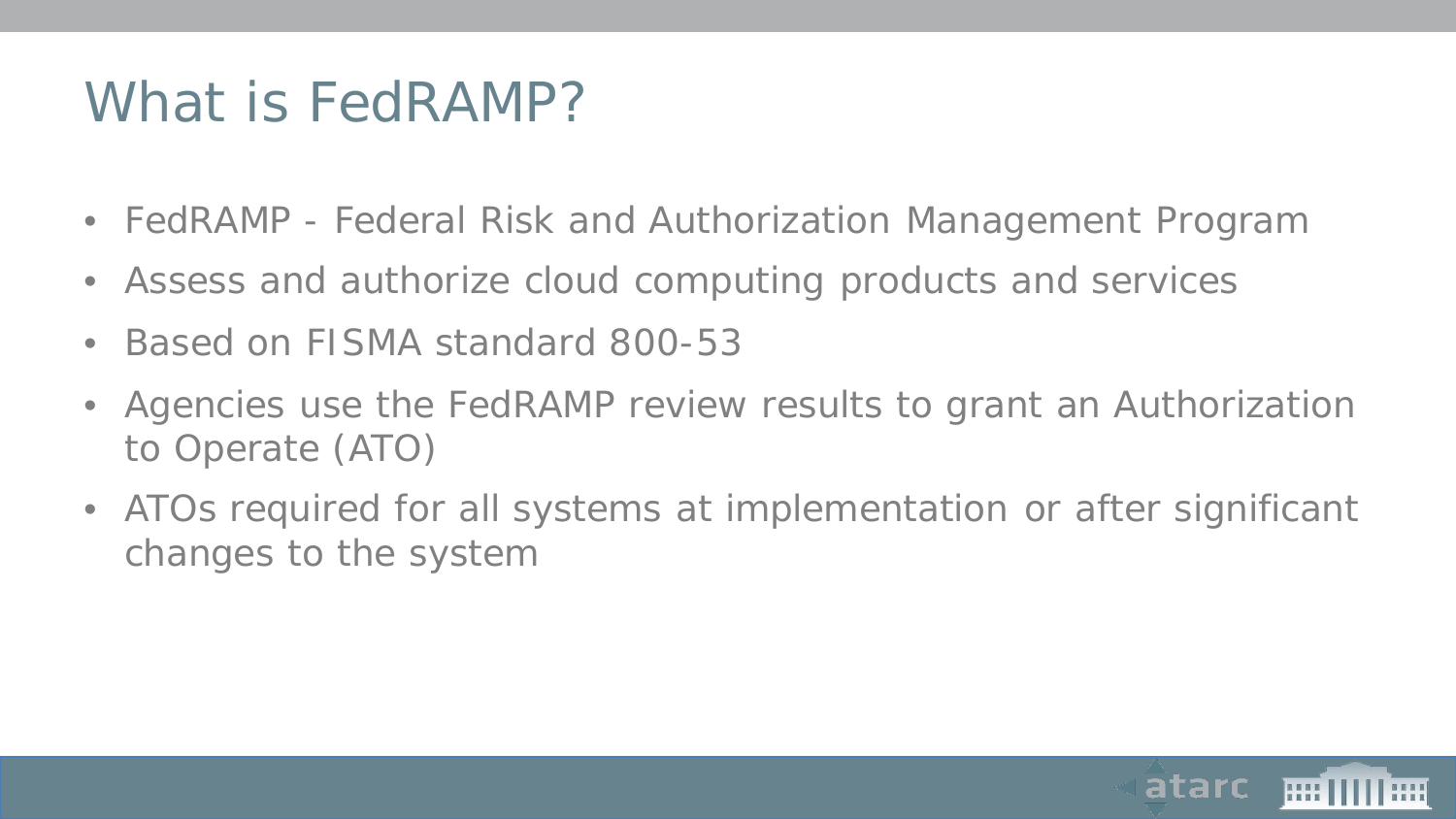# FedRAMP 101

- **Cloud Service Provider initiates FedRAMP review**
	- Understand and document compliance with FedRAMP standards documentation is key
	- Determine who will conduct review Agency or JAB
	- Contract with an authorized Third Party Assessor (3PAO)
	- Establish relationship with FedRAMP Office
- **3PAO**
	- Conducts independent assessment of CSP submissions and reports to reviewer
- **Agency**
	- ATO can be granted ONLY by Agency SISO
	- Enforces continuous monitoring and ATO renewals
- **GSA**
	- Conducts CSP provided FedRAMP review

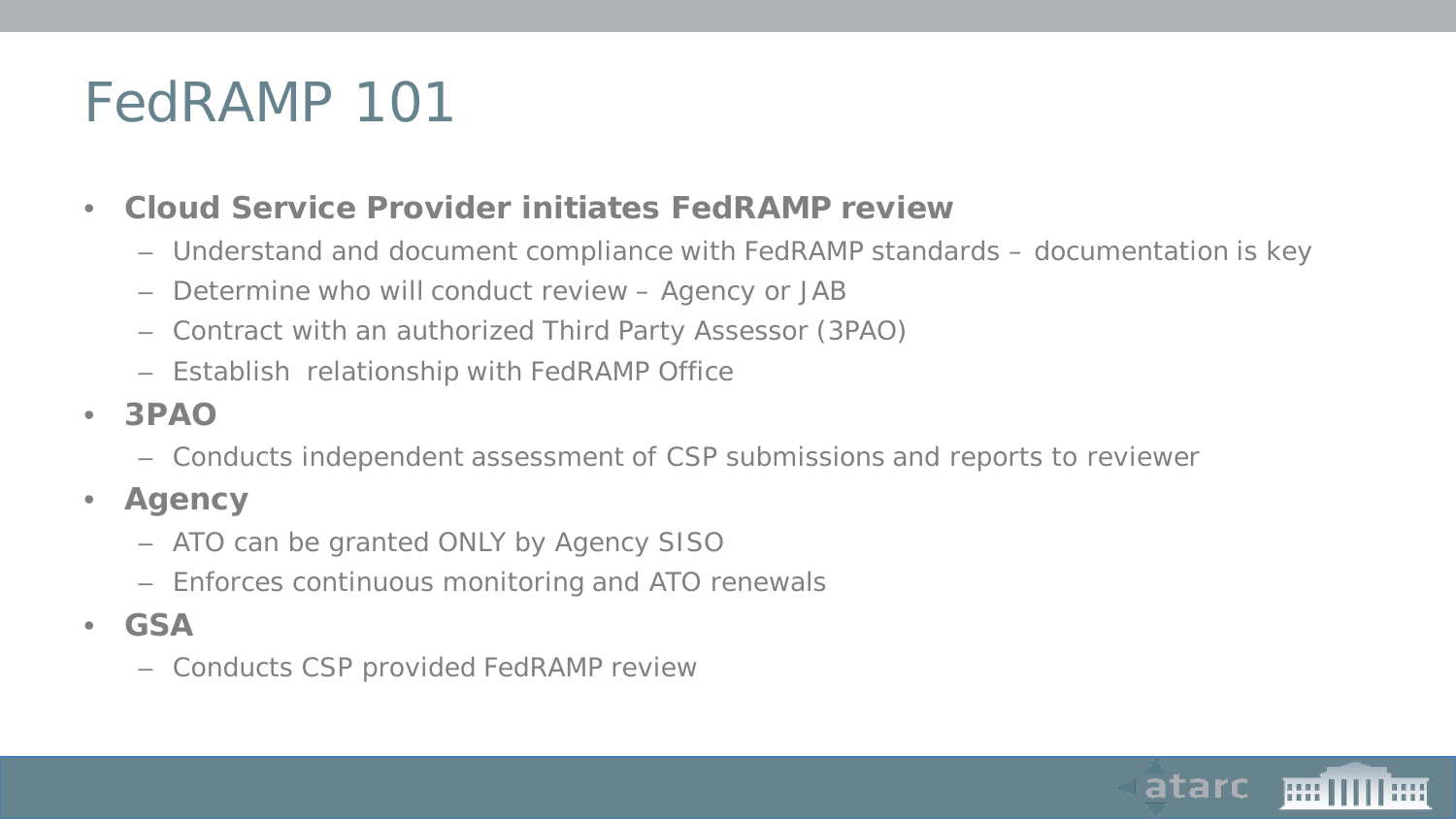### FedRAMP and Agency ATO Process and Notional Timeline



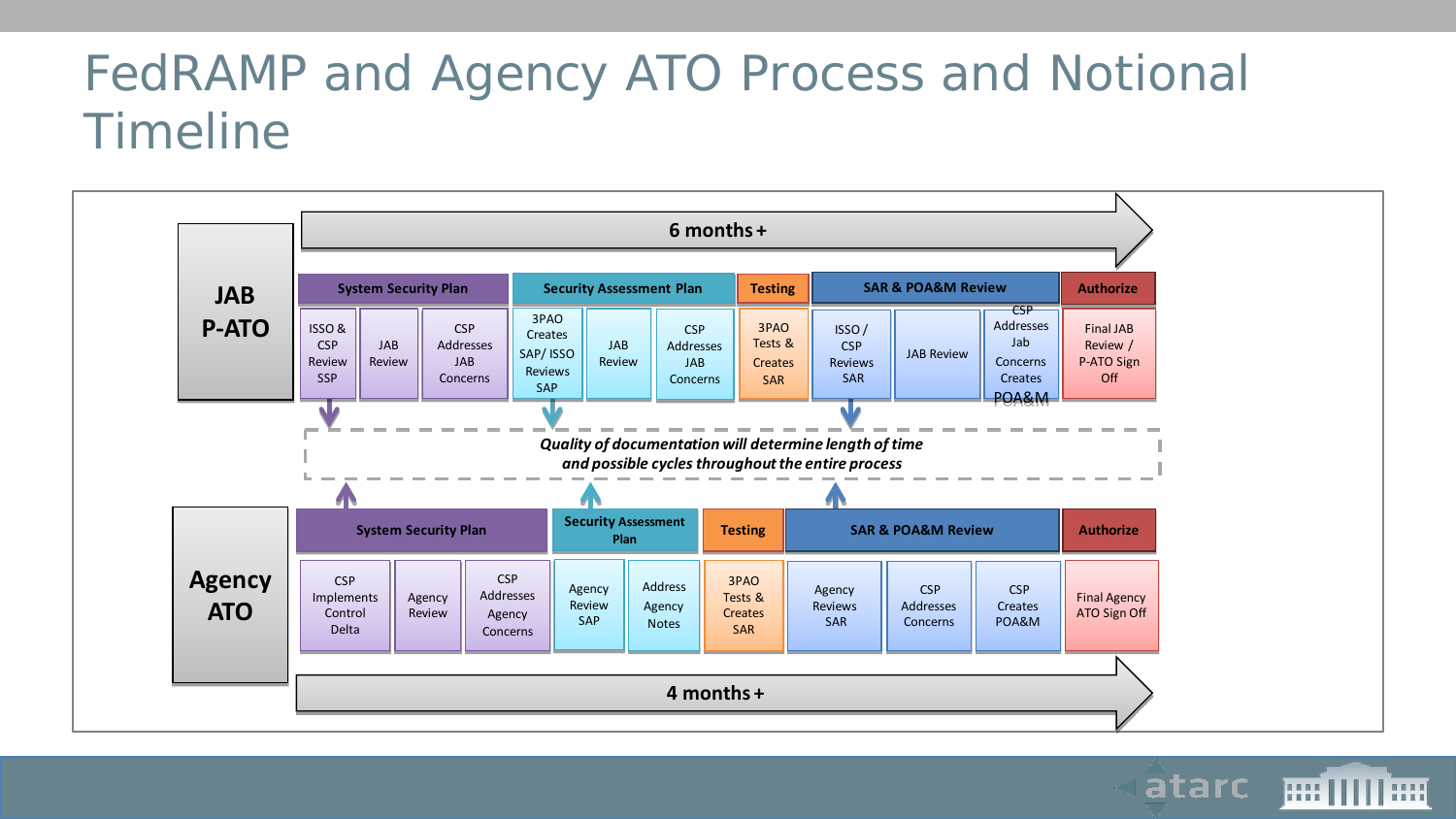# Who's Involved



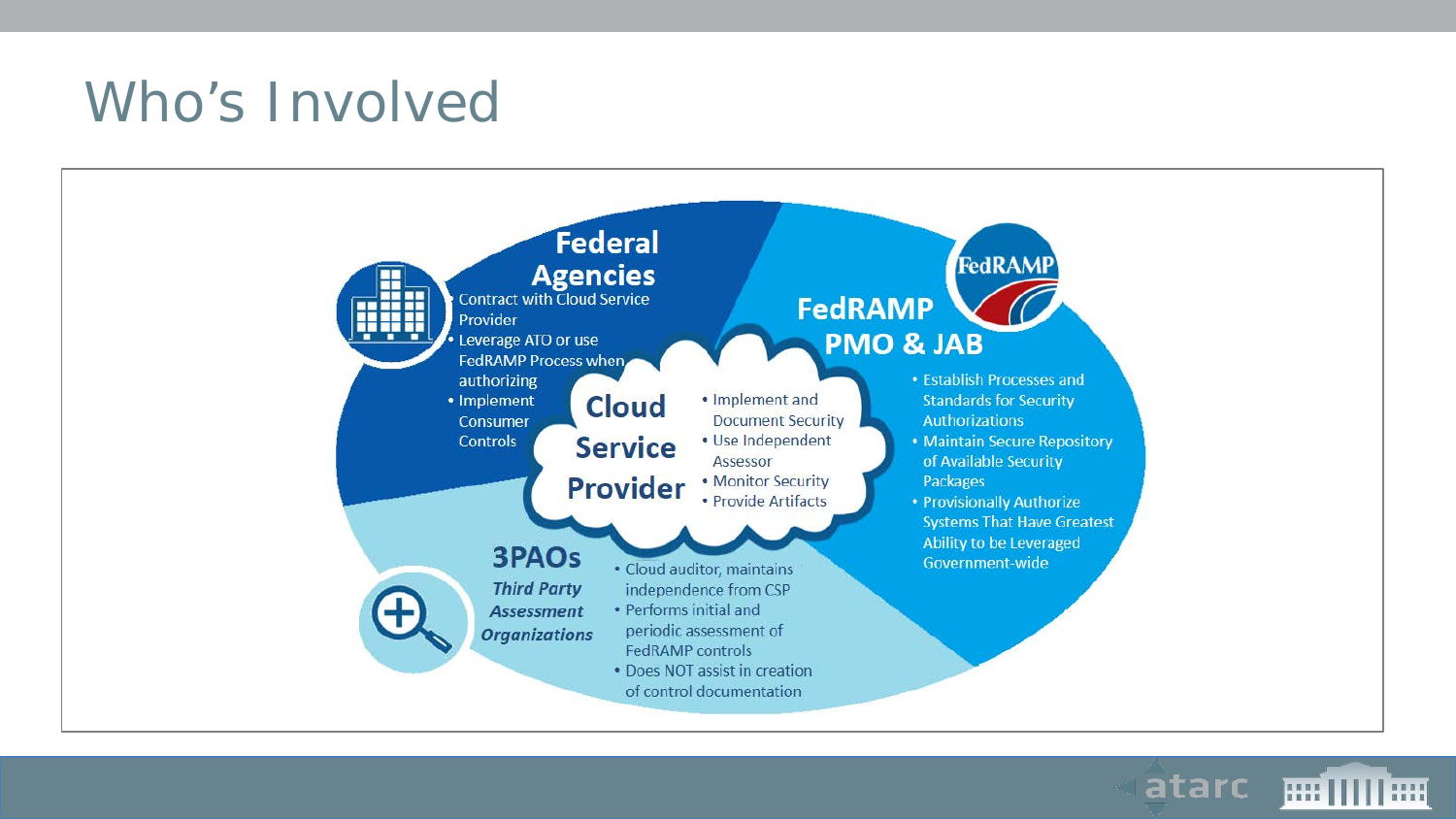# New Processes Implemented August 2015

### • Continuous Monitoring

- FedRAMP P-ATO Management and Revocation Guidance: Escalation processes and procedures as well as minimum mandatory escalation actions FedRAMP will take when a CSP fails to adhere to the requirements of the PATO.
- Rev 4 Transition Guidance: The FedRAMP Joint Authorization Board updated the FedRAMP security controls baseline to align with the updated NIST SP 800-53 security controls as revised in Revision 4. The FedRAMP program management office (PMO) updated the FedRAMP security control baseline documentation and templates to reflect these changes.

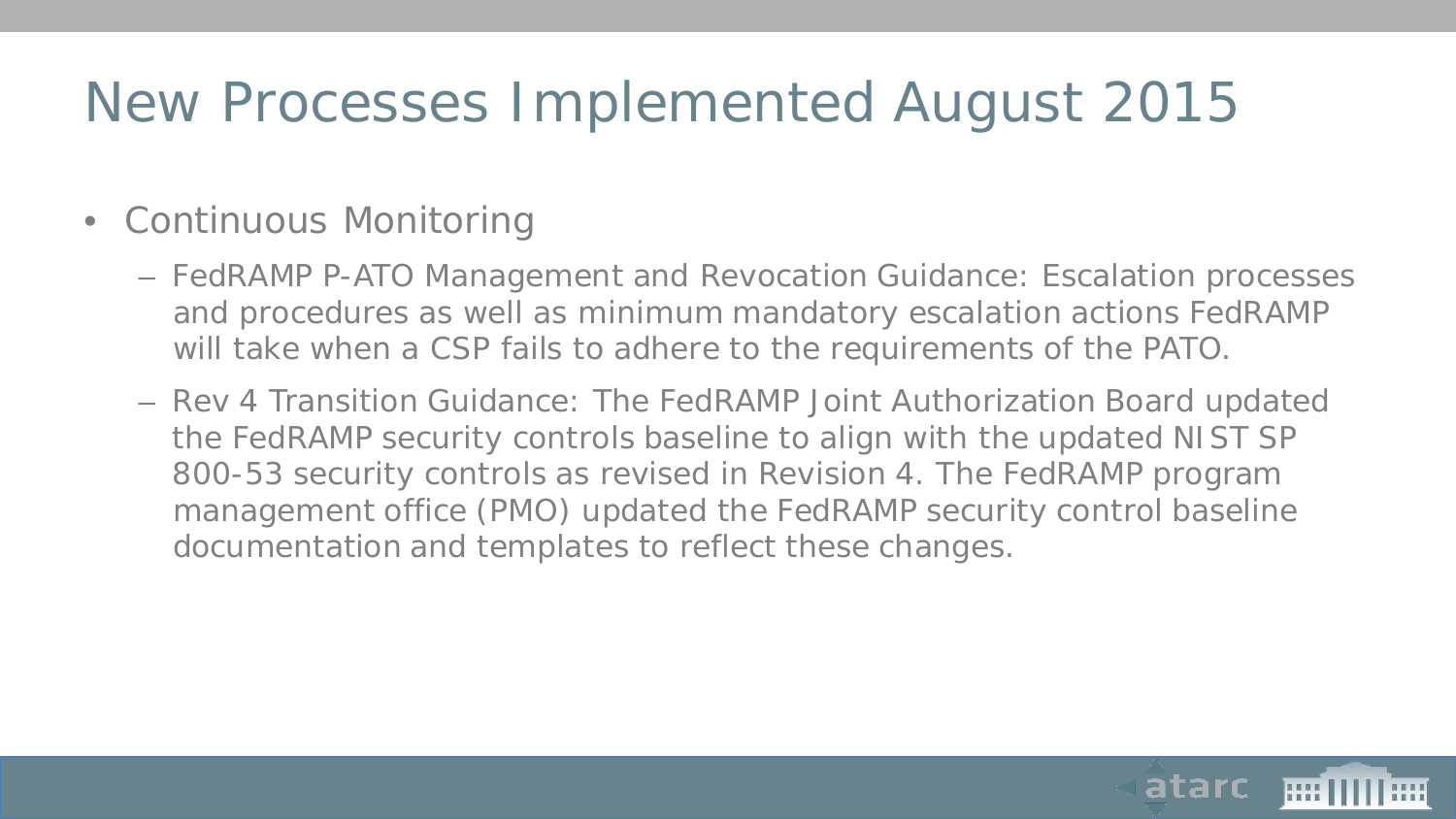# Improving Initial CSP Submissions

- Quality Management
	- Ensure SSP + Attachments, SAP, SAR go through internal quality management processes.
		- See General Document Acceptance Criteria FedRAMP.gov
- Content Management
	- Ensure system boundary is well-defined
		- What is in the boundary, what is excluded from the boundary.
	- Critical controls/"showstoppers" are in place and documented within SSP
		- Multi-Factor, Incident Response, Change Management, Contingency Planning, Self-Provisioning Portal, FIPS 140-2, etc.
	- Adhere to "FedRAMP SSP/SAP/SAR Initial Review Checklists"
		- Checklists located on FedRAMP.gov

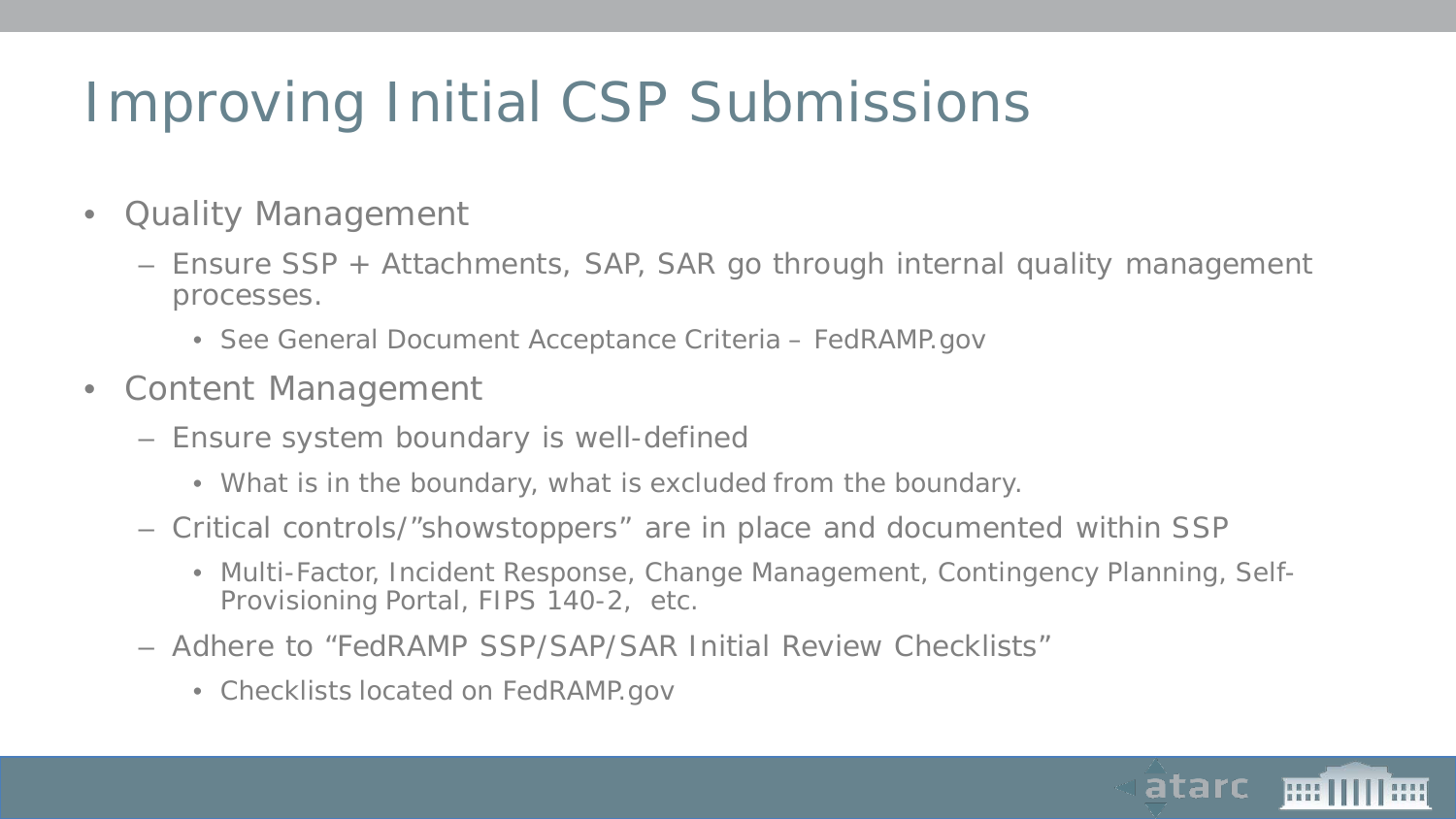# Challenges and Mitigation Strategies

### • **Process is confusing**

- Visit fedramp.gov has the best instructions including templates, weekly tips, monthly newsletter, schedule of presentations, training sessions
- Ask questions before starting the submission process fedramp.gov
- Give Program suggestions about how to improve information dissemination

### • **Must use FedRAMP not ISO or other audit frameworks**

- FISMA is a law that the government is required to follow
- Use experience with other frameworks to gage time/effort to do FedRAMP

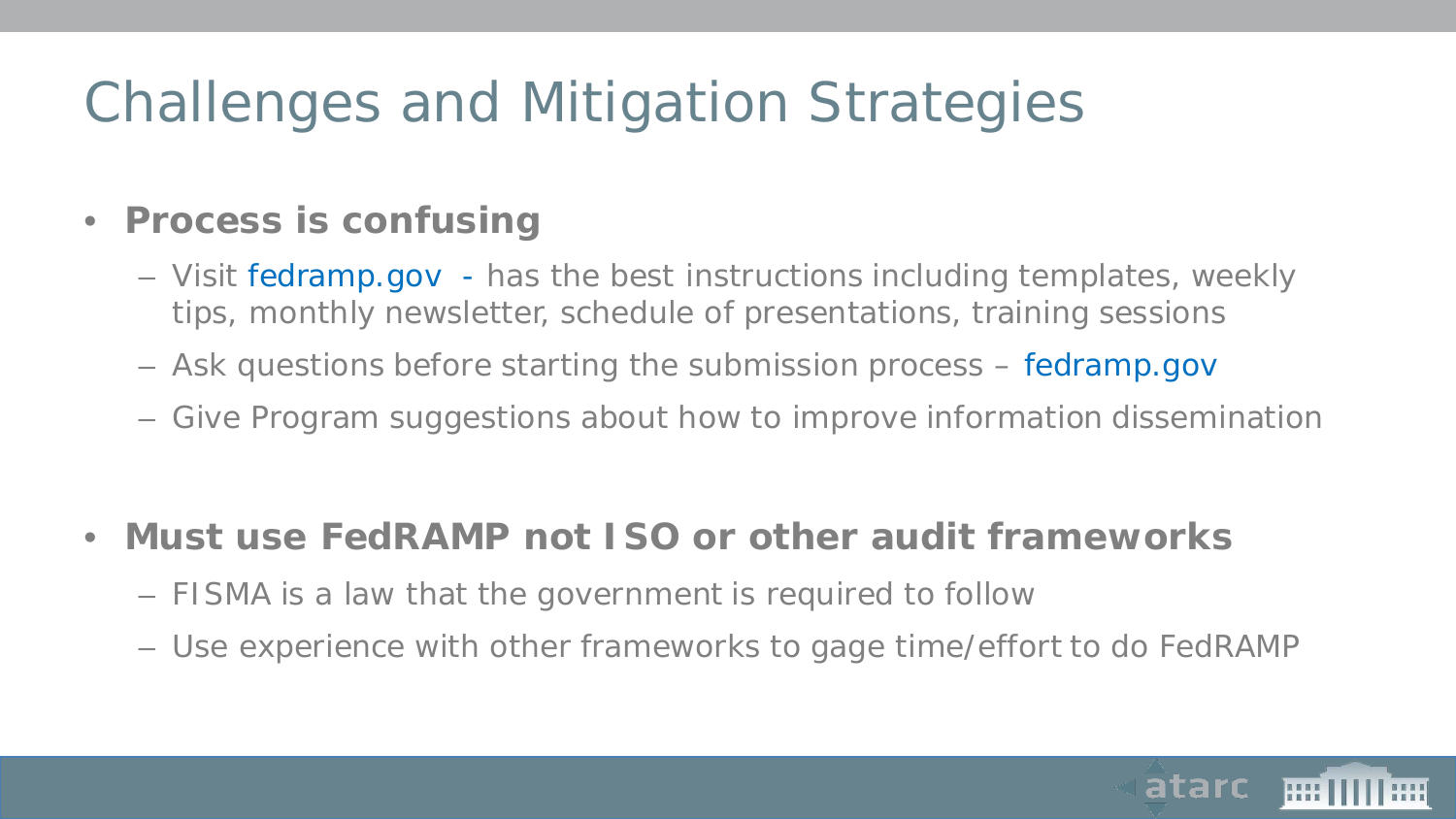### Challenges and Mitigation Strategies, continued

- **Agencies require FedRAMP certification in order to bid** 
	- Remind agencies that this is not a valid requirement
	- Agencies can require effort to obtain FedRAMP-based ATO
	- Report this to FedRAMP Office
	- New acquisition guidelines to be issued with OFPP in October 2015
- **Agencies not reusing ATOs**
	- Remind agency that this is a requirement of FedRAMP
	- Determine source of resistance
	- Talk to FedRAMP Office
	- Refer agency to *Agency Guide for FedRAMP Authorizations*
- **Agencies relying on ATOs conducted by JAB** 
	- Agencies not conducting their own ATOs cost and convenience